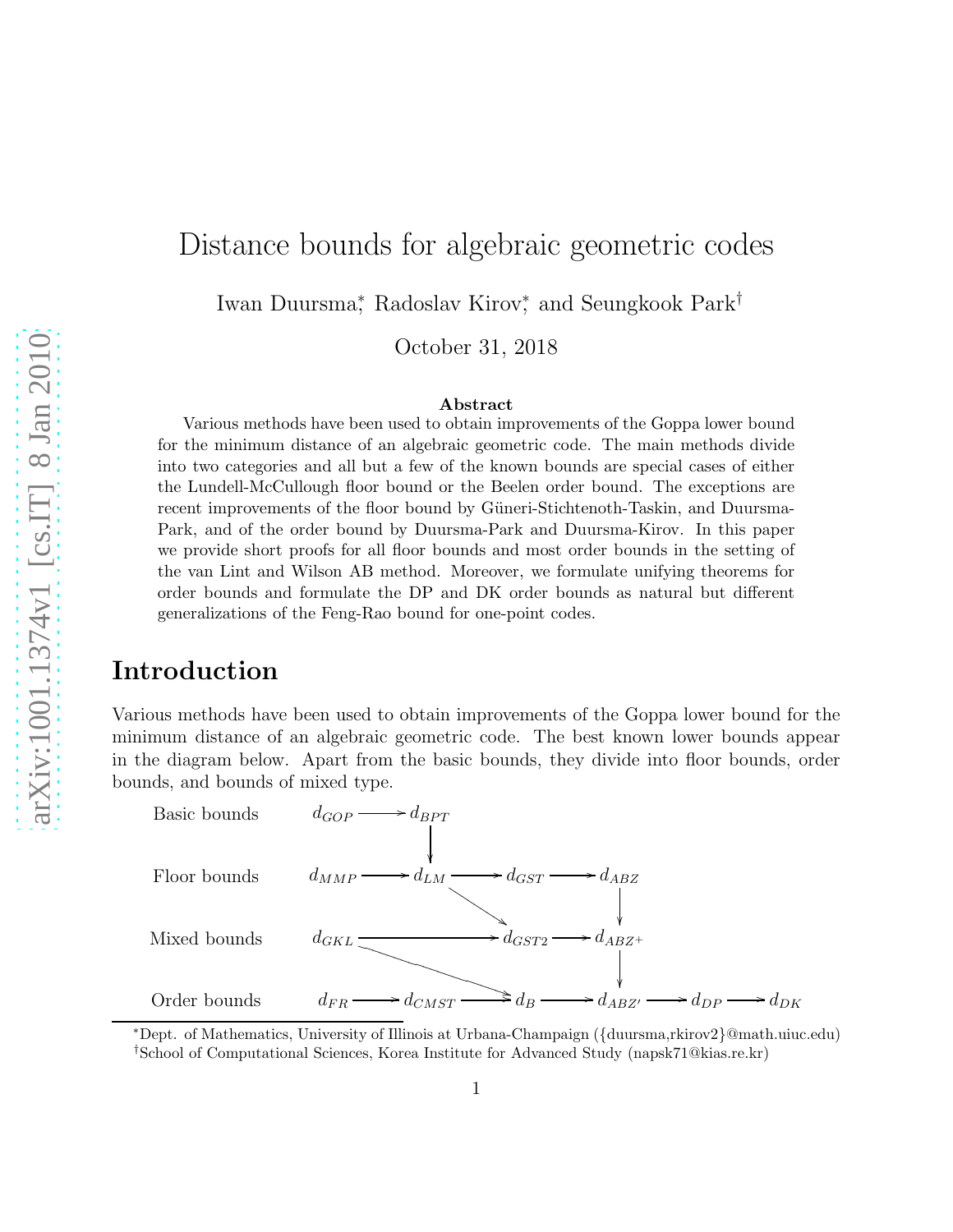In the first part of the paper, we recall the AB method and show how it improves as well as unifies bounds. Without the AB method, the best bounds in each category - the floor bound  $d_{GST}$  [\[13\]](#page-26-0), the mixed bound  $d_{GST2}$  [13], and the order bound  $d_B$  [\[2\]](#page-25-0) - are not comparable. The codes in Table [1,](#page-1-0) constructed with the Suzuki curve over  $\mathbb{F}_8$ , illustrate that the bounds  $d_{GST}$ ,  $d_{GST2}$  and  $d_B$ , can not be compared in general. Their improvements  $d_{ABZ} \geq d_{GST}$  (Section [2\)](#page-4-0),  $d_{ABZ^+} \geq d_{GST2}$  (Section [3\)](#page-8-0), and  $d_{ABZ'} \geq d_B$  (Section [4\)](#page-10-0) satisfy  $d_{ABZ'} \geq d_{ABZ^+} \geq d_{ABZ}$ , for any given code. Thus, for the improved bounds, bounds of order type improve bounds of mixed type which in turn improve bounds of floor type.

| Code                          | $d_{GST}$ $d_{GST2}$ | $d_{B}$      | $d_{ABZ}$ $d_{ABZ+}$ $d_{ABZ'}$ |  |
|-------------------------------|----------------------|--------------|---------------------------------|--|
| $C_{\Omega}(D, G = 28P + 2Q)$ |                      |              |                                 |  |
| $C_{\Omega}(D, G = 30P)$      |                      |              |                                 |  |
| $C_{\Omega}(D, G = 30P + Q)$  |                      | $\mathsf{x}$ |                                 |  |
| $C_{\Omega}(D, G = 30P + 2Q)$ |                      |              |                                 |  |

#### <span id="page-1-0"></span>Table 1: Suzuki curve over  $\mathbb{F}_8$

The best bounds overall are the order bounds  $d_{DP}$  [\[7\]](#page-26-1) and  $d_{DK}$  [\[6\]](#page-25-1). In the second part of the paper we present a framework to derive bounds of order type including the bounds  $d_{DP}$ and  $d_{DK}$ . In Section [5](#page-12-0) and Section [6](#page-15-0) we outline our approach and we develope our main tools (Proposition [5.4,](#page-14-0) Theorem [5.5,](#page-14-1) and Theorem [6.1\)](#page-15-1). Theorem [7.1](#page-19-0) in Section [7](#page-19-1) gives a general order bound that includes the bound  $d_{DK}$ . The bounds  $d_{DP}$  and  $d_B$  follow as special cases but in a form that is different from their original formulation. In Section [8](#page-20-0) we show that the different formulations are equivalent. In Section [9](#page-22-0) we indicate how bounds in this paper can be computed efficiently. In the remainder of this introduction, we briefly discuss each of the three types of bounds.

(Floor bounds) For a divisor H with  $L(H) \neq 0$ , its floor is the unique divisor  $[H]$  that is minimal with the property  $L(H) = L(|H|)$  [\[20\]](#page-27-0). The difference  $E_H = H - |H|$  is called the fixed part of the divisor  $H$  [\[23\]](#page-27-1). Maharaj, Matthews and Pirsic [\[21\]](#page-27-2) showed that, for a geometric Goppa code  $C_{\Omega}(D, H + |H|)$ , the actual minimum distance exceeds the Goppa minimum distance by at least the degree of the fixed part  $E_H$  of H (the bound  $d_{MMP}$ ). This generalizes results in [\[5\]](#page-25-2), [\[15\]](#page-26-2). Lundell and McCullough [\[19\]](#page-26-3) gave a further genralization (the bound  $d_{LM}$ ) that includes as special cases other bounds in [\[5\]](#page-25-2), [\[15\]](#page-26-2), as well as bounds in [\[12\]](#page-26-4), [\[17\]](#page-26-5). Recently, Güneri, Stichtenoth, and Taskin [\[13\]](#page-26-0), and Duursma and Park [\[7\]](#page-26-1) gave further improvements  $d_{GST}$  and  $d_{ABZ}$ , respectively. The  $d_{GST}$  bound further exploits the floor bound method. The  $d_{ABZ}$  bound uses an argument similar to the AB method of van Lint and Wilson [\[26\]](#page-27-3). In Section [2,](#page-4-0) we compare the improvements and show that  $d_{ABZ} \geq d_{GST} \geq d_{LM}$ .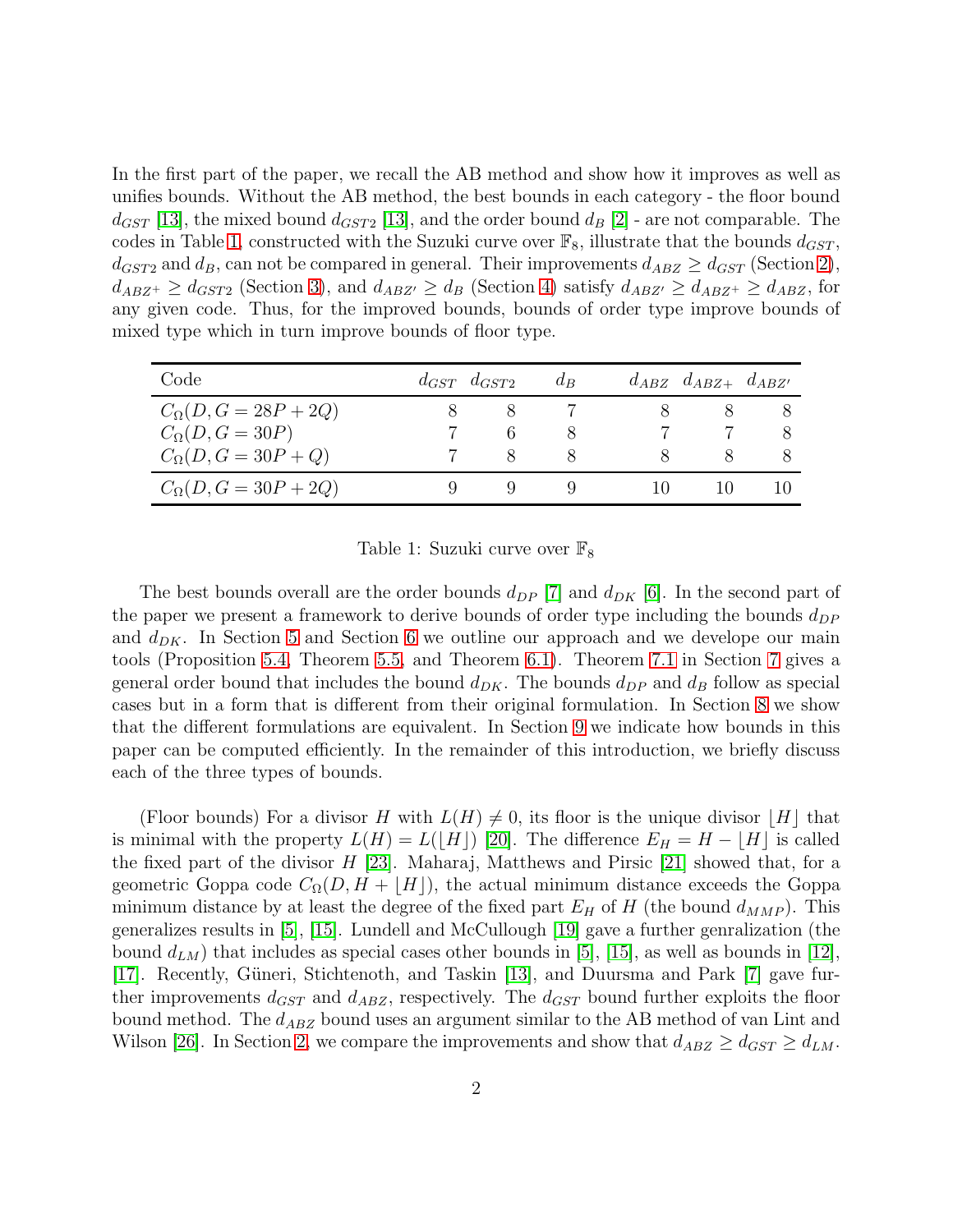(Order bounds) The Feng-Rao decoding algorithm for one-point codes corrects errors up to half the Goppa designed minimum distance [\[10\]](#page-26-6), [\[9\]](#page-26-7). Soon after the algorithm was presented it became clear that in many cases it corrects beyond half the Goppa designed minimum distance. An analysis of the actual performance of the algorithm led Kirfel and Pellikaan to define the Feng-Rao bound  $d_{FR}$  for the minimum distance of one-point codes [\[17\]](#page-26-5). For Hermitian one-point codes, the bound agrees with the actual minimum distance of the code [\[27\]](#page-27-4), [\[17\]](#page-26-5). Later, the bound was connected to order domains and became known as the order bound [\[14\]](#page-26-8). The formulation of the order bound for general codes from curves (the bound  $d_B$ ) is due to Beelen [\[2\]](#page-25-0). The bound  $d_B$  agrees, for all Hermitian two-point codes, with the actual minimum distance of the code [\[16\]](#page-26-9), [\[2\]](#page-25-0), [\[24\]](#page-27-5). Using an approach similar to that in [\[14\]](#page-26-8), Carvalho, Munuera, da Silva, and Torres [\[4\]](#page-25-3) formulated an order bound  $d_{CMST}$ for multi-point codes. All order bounds for a code use a filtration of subcodes of the code. For the Feng-Rao bound the filtration is determined by the choice of a point P and takes the form

$$
C_{\Omega}(D, G) \supset C_{\Omega}(D, G + P) \supset C_{\Omega}(D, G + 2P) \supset \cdots \supset \{0\}
$$

The bounds in [\[14\]](#page-26-8), [\[4\]](#page-25-3) follow this choice. Beelen allows the addition of different points at different steps in the filtration. This is essential in order to attain the actual minimum distance of Hermitian two-point codes and in general greatly improves the order bound. The improved bounds  $d_{ABZ'}$ ,  $d_{DP}$  [\[7\]](#page-26-1) and  $d_{DK}$  [\[6\]](#page-25-1) satisfy  $d_{DK} \geq d_{DP} \geq d_{ABZ'} \geq d_B$  and  $d_{ABZ'} \geq d_{ABZ}$ . The bound  $d_{ABZ'}$  provides a connection between the families of floor bounds and order bounds. It shows that in general order bounds provide better bounds than floor bounds. With hindsight, the bounds  $d_{DP}$  and  $d_{DK}$  are each natural generalizations of the Feng-Rao bound. The bound  $d_{DP}$  generalizes the performance aspect of the bound. Decoding up to half the bound  $d_{DP}$  is possible in much the same way as the original Feng-Rao decoding algorithm [\[7\]](#page-26-1). The bound  $d_{DK}$  generalizes the bound itself, but in a way that is no longer compatible with the original decoding algorithm. And decoding up to half the bound  $d_{DK}$  is an open problem.

(Mixed bounds) The Garcia-Kim-Lax bound  $d_{GKL}$  [\[11\]](#page-26-10) resembles floor bounds but in some cases improves on them. The bound uses extra assumptions and the original proof has some characteristics of the order bound. In particular, the proof deals separately with words in  $C_{\Omega}(D, G)\backslash C_{\Omega}(D, G+P)$  as in the first step of the filtration that is used in the order bound. Güneri, Stichtenoth and Taskin [\[13\]](#page-26-0) give a generalization  $d_{GST2}$  of the bound  $d_{GKL}$ that includes and improves the bound  $d_{LM}$ . We give a further improvement  $d_{ABZ^+} \geq d_{GST2}$ that shows the role of mixed bounds as an intermediate between floor bounds and order bounds. In particular,  $d_{ABZ'} \geq d_{ABZ^+} \geq d_{ABZ}$ . Improvements of mixed bounds over similar floor bounds are in general small. The improvement of  $d_{GST2}$  over  $d_{LM}$  is at most one and the improvement of  $d_{ABZ^+}$  over  $d_{ABZ}$  is at most two. We also show that the bound  $d_{GKL}$ can be obtained as a special case of the bound  $d_B$ .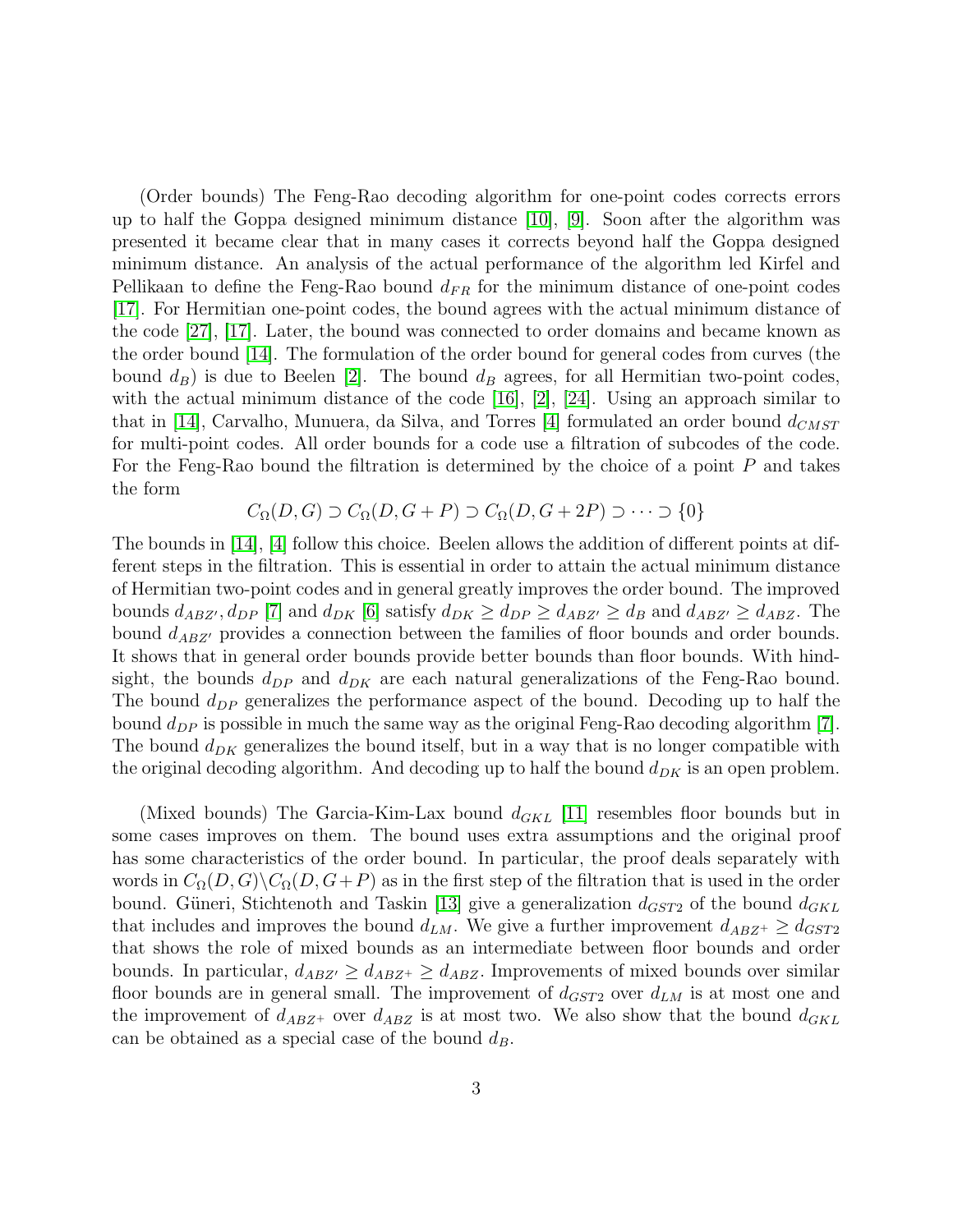#### 1 Algebraic geometric codes

The following notation will be used. Let  $X/\mathbb{F}$  be an algebraic curve (absolutely irreducible, smooth, projective) of genus g over a finite field  $\mathbb{F}$ . Let  $\mathbb{F}(X)$  be the function field of  $X/\mathbb{F}$ and let  $\Omega(X)$  be the module of rational differentials of  $X/\mathbb{F}$ . Given a divisor E on X defined over F, let  $L(E) = \{f \in \mathbb{F}(X) \setminus \{0\} : (f) + E \geq 0\} \cup \{0\}$ , and let  $\Omega(E) = \{\omega \in \Omega(X) \setminus \{0\} :$  $(\omega) \geq E$  ∪ {0}. Let K represent the canonical divisor class. For n distinct rational points  $P_1, \ldots, P_n$  on X and for disjoint divisors  $D = P_1 + \cdots + P_n$  and G, the geometric Goppa codes  $C_L(D, G)$  and  $C_{\Omega}(D, G)$  are defined as the images of the maps

$$
\begin{array}{rcl}\n\alpha_L : L(G) & \longrightarrow & \mathbb{F}^n, \quad f \mapsto (f(P_1), \dots, f(P_n)), \\
\alpha_{\Omega} : \Omega(G - D) & \longrightarrow & \mathbb{F}^n, \quad \omega \mapsto (\text{res}_{P_1}(\omega), \dots, \text{res}_{P_n}(\omega)).\n\end{array}
$$

The condition that G has support disjoint from  $D$  is not essential and can be removed by modifying the encoding maps  $\alpha_L$  and  $\alpha_{\Omega}$  locally at the coordinates  $P \in \text{supp } G \cap \text{supp } D$ [\[25\]](#page-27-6). The Hamming distance between two vectors  $x, y \in \mathbb{F}^n$  is  $d(x, y) = |\{i : x_i \neq y_i\}|$ . The minimum distance of a nontrivial linear code C is  $d(C) = \min \{d(x, y) : x, y \in C, x \neq y\}.$ 

**Proposition 1.1.** (Goppa bound  $d_{GOP}$ ).

$$
d(C_L(D, G)) \ge \deg(D - G), \quad and
$$
  

$$
d(C_{\Omega}(D, G)) \ge \deg(G - K).
$$

Every algebraic geometric code can be represented in either of the two forms but the choice of the representation is irrelevant for our bounds. Two codes  $C_L(D, G^*)$  and  $C_{\Omega}(D, G)$ are equivalent if  $G + G^* \sim K + D$  [\[25\]](#page-27-6). Our bounds depend on the divisor class C, where  $C = D - G$  for a code  $C<sub>L</sub>(D, G)$  and  $C = G - K$  for a code  $C<sub>Ω</sub>(D, G)$ . The codes  $C<sub>Ω</sub>(D, G)$ and  $C_L(D, G^*)$  share the same divisor class  $C = G - K = D - G^*$  and thus bounds that depend only on the divisor class C are independent of the choice of the representation of the code. The divisor D, which is the same for  $C_{\Omega}(D, G)$  and for  $C_{L}(D, G^*)$ , only plays a minor role in the bounds. For each bound there is a finite set S of points such that the bound holds whenever D is disjoint form S. In particular, the Goppa bound becomes  $d \ge \deg C$ , for  $S = \emptyset$ . The Goppa bound is also called the designed minimum distance of the code and we call the divisor C the designed minimum support of the code.

**Proposition 1.2.** (Base point bound  $d_{BPT}$ ) If the divisor C has a base point P, i.e.  $L(C)$  =  $L(C - P)$ , then a code with designed minimum support C and defined with a divisor D disjoint from P has distance  $d \ge \deg C + 1$ .

*Proof.* There exists a word in the code of weight  $w = \deg C$  if and only if  $C \sim P_{i_1} + \cdots + P_{i_w}$ for w distinct points  $P_{i_1}, \ldots, P_{i_w} \in \text{supp}(D)$ . The existence of such a word would imply  $L(C) \neq L(C - P)$ . Therefore  $d > \deg C$ .  $\Box$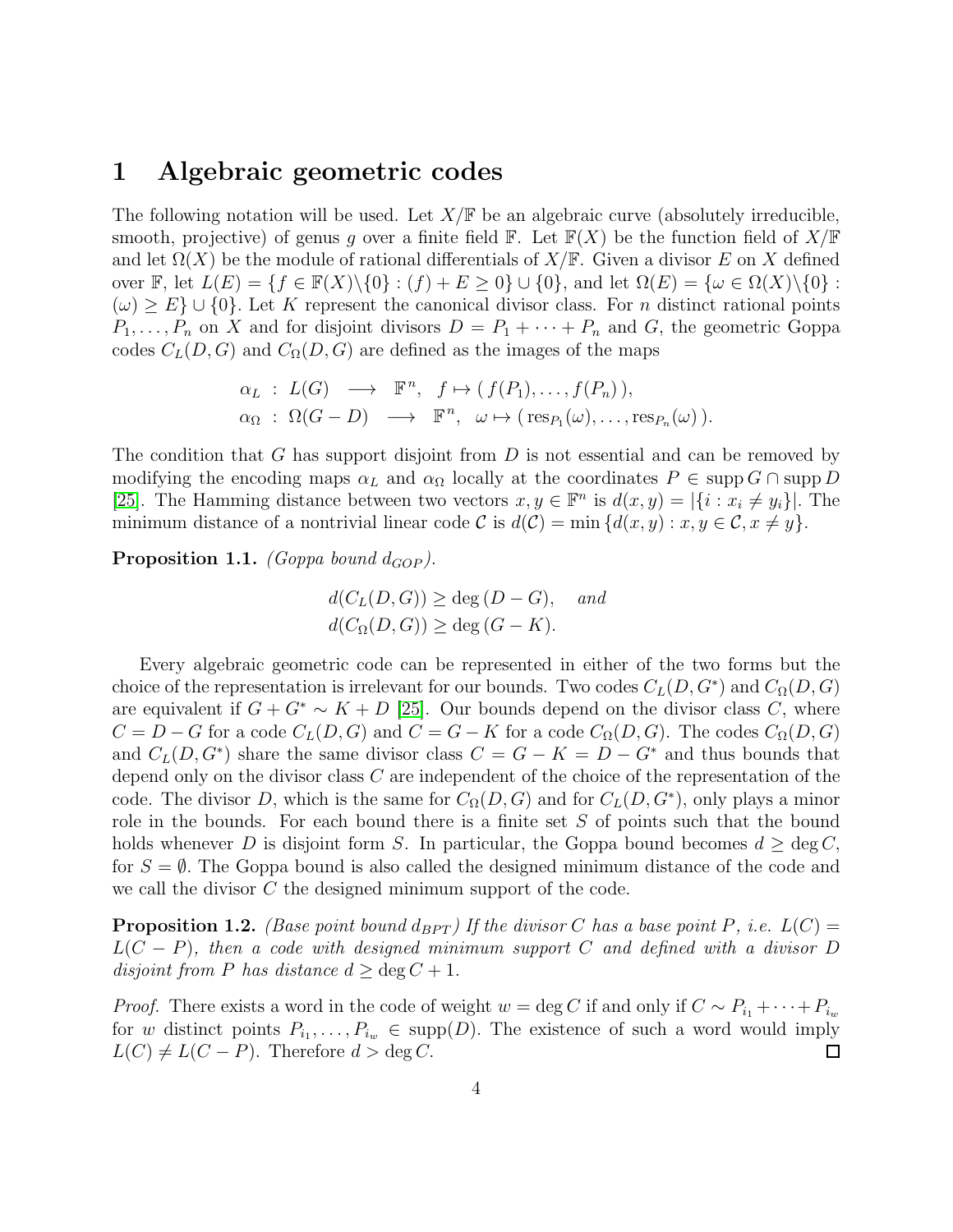The bound applies to a code  $C_{\Omega}(D, G)$  with  $G = A + B + P$  such that  $L(A + P) = L(A)$ and  $L(B + P) = L(B)$ , which is essentially the case considered in [\[12,](#page-26-4) Theorem 2.1].

**Lemma 1.3.** For a given divisor  $G$  and a point  $P$ , there exist divisors  $A$  and  $B$  such that  $G = A+B+P$  and  $L(A+P) = L(A)$  and  $L(B+P) = L(B)$  if and only if  $L(C) = L(C-P)$ , for  $G \sim K + C$ .

*Proof.* The if part is clear, for we can choose  $A = C - P$  and  $B = K$ . For the only if part we use  $K - C + P \sim (K - A) + (K - B)$ . And since  $L(K - A) \neq L(K - A - P)$  and  $L(K - B) \neq L(K - B - P), L(K - C + P) \neq L(K - C),$  or  $L(C) = L(C - P).$  $\Box$ 

### <span id="page-4-0"></span>2 Floor bounds

We present the ABZ floor bound of Duursma and Park [\[7\]](#page-26-1) and show that it includes the bounds  $d_{LM}$  and  $d_{GST}$ . The following lemma contains the main idea.

<span id="page-4-1"></span>**Lemma 2.1.** Given a divisor G, let  $\eta$  be a nonzero differential with divisor  $(\eta) = G - D' + E$ , such that  $D', E \geq 0$  and  $E \cap D' = \emptyset$ . For divisors A, B, and Z, such that  $G = A + B + Z$ , and such that  $Z \geq 0$  and  $Z \cap D' = \emptyset$ ,

$$
\deg D' \ge l(A) - l(A - D') + l(B) - l(B - D').
$$

*Proof.* With  $E, Z \geq 0$  and  $E \cap D' = Z \cap D' = \emptyset$ , the natural maps

$$
L(A)/L(A - D') \longrightarrow L(A + E)/L(A + E - D'),
$$
  

$$
L(B)/L(B - D') \longrightarrow L(B + Z)/L(B + Z - D'),
$$

are well defined and injective. Therefore

$$
\begin{aligned} \deg D' &= l(A+E) - l(A+E-D') + i(A+E-D') - i(A+E) \\ &= l(A+E) - l(A+E-D') + l(B+Z) - l(B+Z-D') \\ &\ge l(A) - l(A-D') + l(B) - l(B-D'). \end{aligned}
$$

 $\Box$ 

**Remark 2.2.** The condition  $Z \geq 0$  can be replaced with the weaker condition  $L(B) \subseteq$  $L(B+Z)$ , which does not affect the proof. However, the weaker condition does not produce better lower bounds. Namely, suppose that  $G = A + B + Z$  is a decomposition such that  $L(B) \subseteq L(B+Z)$  and  $Z \cap D' = \emptyset$ . Let  $Z = Z^+ - Z^-$ , with  $Z^+, Z^- \geq 0, Z^+ \cap Z^- = \emptyset$ . Then  $L(B) = L(B) \cap L(B + Z) = L(B - Z^{-})$ . The decomposition  $G = A + (B - Z^{-}) + Z^{+}$  meets the condition  $Z^+ \geq 0$  and  $Z^+ \cap D' = \emptyset$  and gives the same lower bound,

$$
l(A) - l(A - D') + l(B - Z^{-}) - l(B - Z^{-} - D')
$$
  
=  $l(A) - l(A - D') + l(B) - l(B - D').$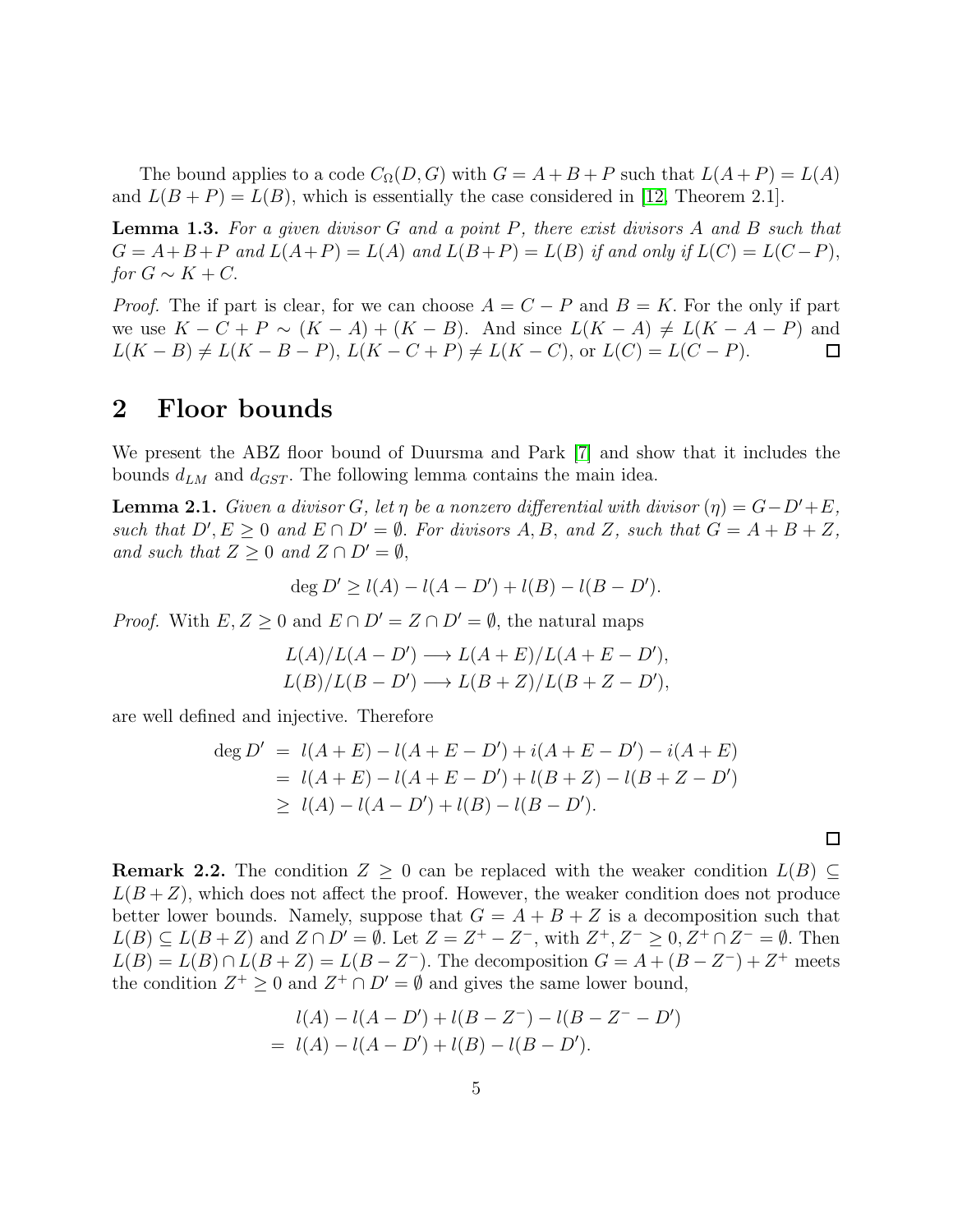When written out in terms of linear algebra, i.e. after removing the connection to curves, the bound is essentially an application of the AB bound for linear codes [\[26\]](#page-27-3). We briefly formulate the connection. For two vectors  $a, b$  in  $\mathbb{F}^n$ , let  $a * b = (a_1b_1, \ldots, a_nb_n)$  denote the Hadamard or coordinate-wise product of the two vectors.

**Lemma 2.3.** Let  $\mathcal{A}, \mathcal{B}, \mathcal{C} \subseteq \mathbb{F}^n$  be  $\mathbb{F}\text{-}linear codes$  of length n such that  $\mathcal{A} * \mathcal{B} \perp \mathcal{C}$ , i.e. such that  $a * b \perp c$ , for all  $a \in \mathcal{A}, b \in \mathcal{B}, c \in \mathcal{C}$ . Then, for all  $c \in \mathcal{C}$ ,

$$
\text{wt}(c) := \dim\left(c \ast \mathbb{F}^n\right) \geq \dim\left(c \ast \mathcal{A}\right) + \dim\left(c \ast \mathcal{B}\right).
$$

For  $G = A + B + Z$ , and  $D = P_1 + P_2 + \cdots + P_n$ , such that  $Z \geq 0$  and  $Z \cap D = \emptyset$ , let  $c \in \mathcal{C} = C_{\Omega}(D, G)$  have support in  $D' \leq D$ . For  $\mathcal{A} = C_{L}(D, A)$  and  $\mathcal{B} = C_{L}(D, B)$ ,  $\mathcal{A} * \mathcal{B} \perp \mathcal{C}$ . With  $c * \mathcal{A} \simeq C_L(D', A)$  and  $c * \mathcal{B} \simeq C_L(D', B)$ ,

$$
\deg D' \ge \dim c * A + \dim c * B = l(A) - l(A - D') + l(B) - l(B - D').
$$

The definition of the codes  $\mathcal{A}, \mathcal{B},$  and  $\mathcal C$  does not require that the divisors  $A, B$  and G are disjoint from D, if we modify the encoding map  $\alpha_L$ . In that case the inclusion  $C_L(D, A) * C_L(D, B) \subseteq C_L(D, G)$  remains valid for the modified codes with the assumption  $D \cap Z = \emptyset$ .

For  $G = K + C$ , Lemma [2.1](#page-4-1) gives a lower bound for deg D' that depends only on C and the choice of the divisors A and B in  $G = A + B + Z$ .

<span id="page-5-0"></span>**Theorem 2.4.** (ABZ bound [\[7,](#page-26-1) Theorem 2.4]) Let  $G = K + C = A + B + Z$ , for  $Z \ge 0$ . For D with  $D \cap Z = \emptyset$ ,

$$
d(C_{\Omega}(D, G)) \ge l(A) - l(A - C) + l(B) - l(B - C).
$$

*Proof.* A word  $c \in C_{\Omega}(D, G)$  has support D' only if there exists a nonzero differential  $\eta \in \Omega(G - D') \simeq L(D' - C)$ . With Lemma [2.1,](#page-4-1)

$$
\deg D' \ge l(A) - l(A - D') + l(B) - l(B - D')
$$
  
\n
$$
\ge l(A) - l(A - C) + l(B) - l(B - C).
$$

 $\Box$ 

Replacing A with  $[A]$  and B with  $[B]$  can only improve the lower bound for deg D'. And in general the bound is optimal for choices of A and B such that  $A = |A|$  and  $B = |B|$ . However, it can be useful to apply the bound with  $A \neq |A|$  or  $B \neq |B|$  if such a choice reduces the support of the divisor  $Z$ . The choice may then give the same bound with a less restrictive condition  $D \cap Z = \emptyset$ .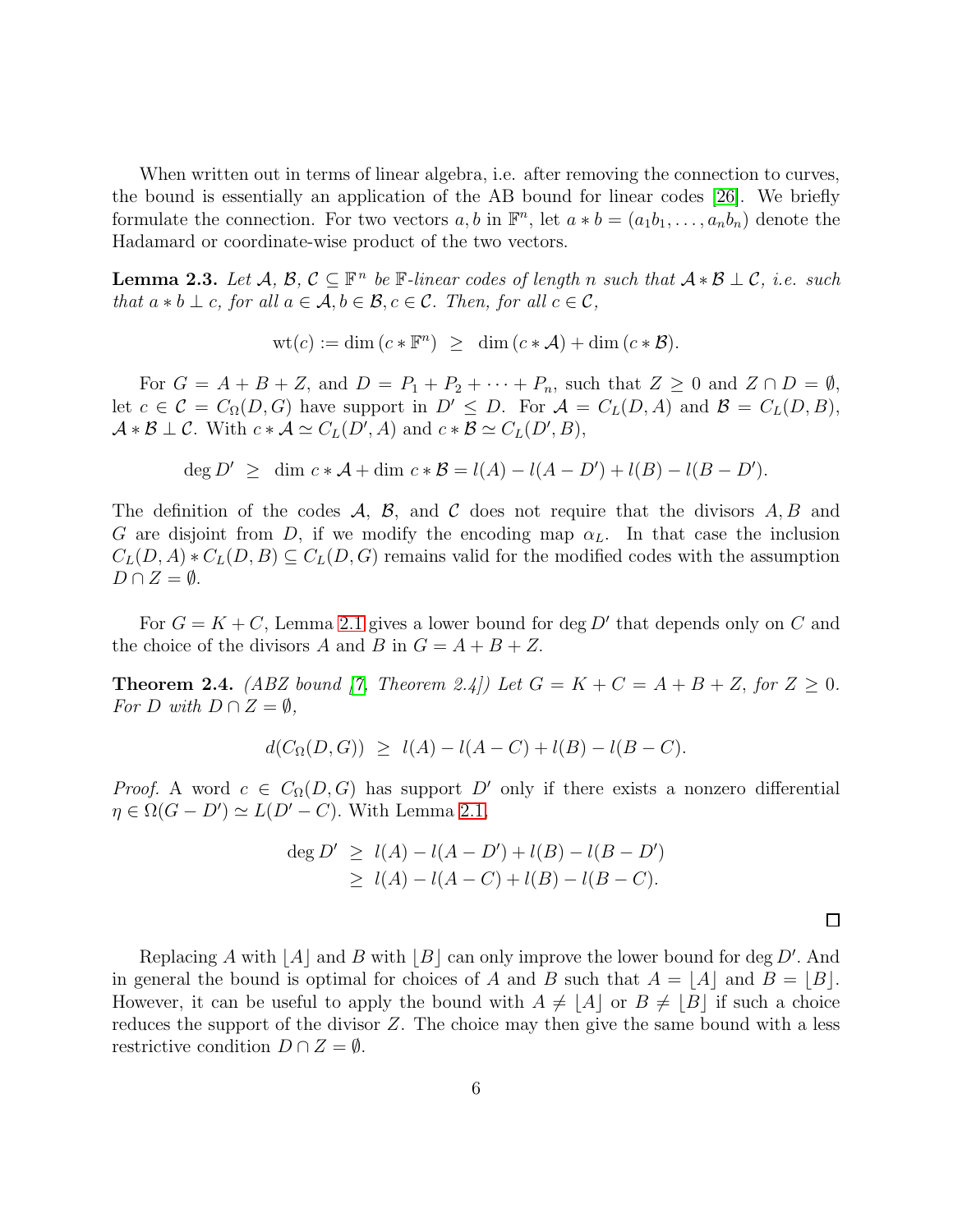|                                 | $\kappa$ | $\mathbb{Z}$  | $d_{ABZ}$ Condition for D                                   |
|---------------------------------|----------|---------------|-------------------------------------------------------------|
| $22P+6Q$ 14P<br>$22P+6Q$ 13P 8P | - 8P     | 6Q.<br>$P+6Q$ | $Q \notin \mathrm{supp} D$<br>$P, Q \notin \mathrm{supp} D$ |

Table 2: Suzuki curve over  $\mathbb{F}_8$  ( $|14P|=13P$ )

We give two other forms for the lower bound in the theorem. Equation [\(2\)](#page-6-0) shows that the lower bound reduces to the Goppa designed minimum distance deg C whenever  $Z = 0$ . Equation [\(3\)](#page-6-1) shows that the lower bound never exceeds deg  $C + \deg Z$ .

$$
l(A) - l(A - C) + l(B) - l(B - C)
$$
\n(1)

$$
= \deg C + i(A) - i(A - C) + l(B) - l(B - C)
$$
  

$$
= \deg C + l(B + Z - C) - l(B + Z) + l(B) - l(B - C)
$$
 (2)

$$
= \deg C + \deg Z + i(B + Z - C) - l(B + Z) + l(B) - i(B - C)
$$
  

$$
= \deg C + \deg Z + l(A) - l(A + Z) + l(B) - l(B + Z).
$$
 (3)

<span id="page-6-1"></span><span id="page-6-0"></span> $\Box$ 

With added assumptions for the divisors  $A$  and  $B$  we obtain as special cases of the theorem the bounds  $d_{LM}$  and  $d_{GST}$ .

<span id="page-6-3"></span>**Corollary 2.5.** (the bound  $d_{LM}$  [\[19,](#page-26-3) Theorem 3]) Let  $G = K + C = A + B + Z$ , for  $Z \ge 0$ , such that  $L(A+Z) = L(A)$  and  $L(B+Z) = L(B)$ . For D with  $D \cap Z = \emptyset$ ,

$$
d(C_{\Omega}(D, G)) \ge \deg C + \deg Z.
$$

*Proof.* Use Equation [\(3\)](#page-6-1) with  $L(A+Z) = L(A)$  and  $L(B+Z) = L(B)$ .

The original floor bound by Maharaj, Matthews and Pirsic [\[21\]](#page-27-2) corresponds to  $A + Z =$  $B + Z = H$  and  $A = B = |H|$ .

<span id="page-6-2"></span>Corollary 2.6. (the bound  $d_{GST}$  [\[13,](#page-26-0) Theorem 2.4]) Let F be an algebraic function field of genus g with full constant field  $\mathbb{F}_q$ . Let  $D = P_1 + \cdots + P_n$ , where the  $P_i$ 's are distinct rational places of the function field  $F/\mathbb{F}_q$  and suppose that  $\bar{A}, B, C', Z \in \text{Div}(F)$  satisfy the following conditions:

- 1.  $(supp(\overline{A}) \cup supp(B) \cup supp(C') \cup supp(Z)) \cap supp(D) = \emptyset$ , 2.  $L(\bar{A}) = L(\bar{A} - Z)$  and  $L(B) = L(B + Z)$ ,
- 3.  $L(C') = L(B)$ .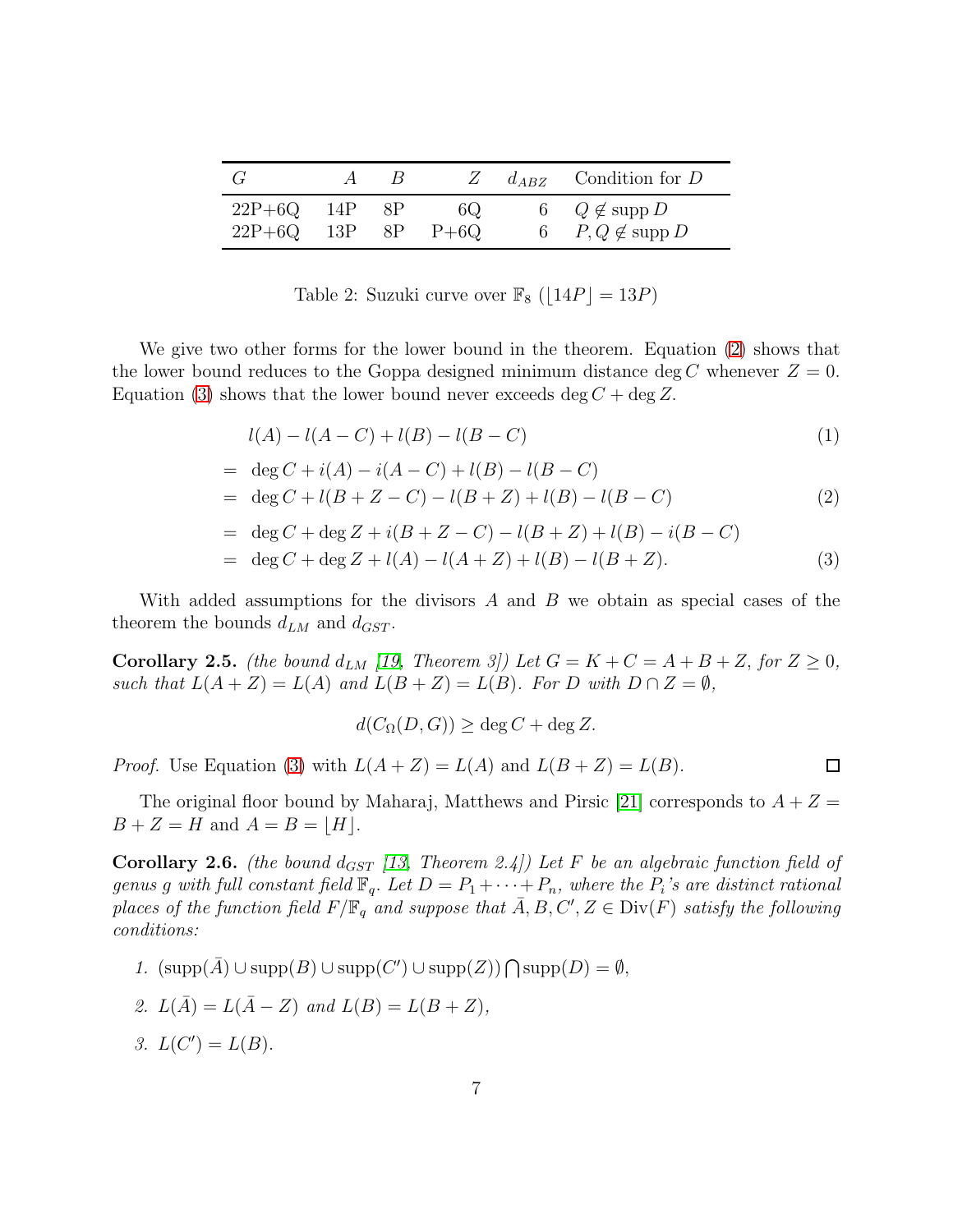If  $G = \overline{A} + B$ , then the minimum distance d of the code  $C_{\Omega}(D, G)$  satisfies

$$
d \ge \deg G - (2g - 2) + \deg Z + (i(\bar{A}) - i(G - C')).
$$

*Proof.* After replacing C' with  $\min(C', B)$  if necessary, we may assume that  $B = C' + Z'$ , for  $Z' \geq 0$ . The bound is the special case of Theorem [2.4](#page-5-0) obtained with the decomposition  $G = A + B + Z = (\overline{A} - Z) + C' + (Z + Z')$ . We obtain the bound in the given form using Equation [\(3\)](#page-6-1) with  $L(B+Z) = L(B)$ .

$$
d \ge \deg G - (2g - 2) + \deg(Z + Z') + l(\bar{A} - Z) - l(\bar{A} + Z')
$$
  
= deg G - (2g - 2) + deg Z + deg Z' + l(\bar{A}) - l(\bar{A} + Z')  
= deg G - (2g - 2) + deg Z + i(\bar{A}) - i(\bar{A} + Z').

 $\Box$ 

**Example 2.7.** For  $G = K + C = 26P + (4P + Q)$ , the choice  $A = 13P$ ,  $B = 16P$ ,  $Z = P + Q$ gives  $d_{LM} = d_{GST} = d_{GOP} + \text{deg } Z = 7$ . The choice  $A = 13P, B = 13P, Z = 4P + Q$  gives  $d_{ABZ} = 8$ . In both cases, the choices are optimal.

The bound  $d_{GST}$  is formulated in Corollary [2.6](#page-6-2) as an improvement of the bound  $d_{LM}$ . For a choice of divisors  $\overline{A}$  and  $B$  such that  $d_{LM} = \deg C + \deg Z$ , replacing B with C' such that  $L(C') = L(B)$  gives an improvement  $i(\bar{A}) - i(G - C')$  of the bound  $d_{LM}$ . In general however, good estimates for  $d_{GST}$  do not necessarily arise from improving good estimates for  $d_{LM}$ . In the example below, two different estimates for  $d_{LM}$  are both improved by replacing B with a divisor C'. The optimal estimate  $d_{GST} = 6$  is the result of improving the weaker estimate  $d_{LM} = 4$ .

|                                                               |       | $Z = C'$ | $d_{LM}$ $d_{GST}$ |
|---------------------------------------------------------------|-------|----------|--------------------|
| $22P+6Q$ $17P+2Q$ $5P+4Q$ $P+2Q$<br>$22P+6Q$ $14P+2Q$ $8P+4Q$ | 2Q 8P |          |                    |

Table 3: Suzuki curve over  $\mathbb{F}_8$ 

The efficient computation of bounds is discussed in Section [9.](#page-22-0) To optimize the bound  $d_{GST}$  we use it in the form below. Corollary [2.8](#page-7-0) uses fewer parameters than Corollary [2.6](#page-6-2) and gives the bound directly without comparing it to  $d_{LM}$ .

<span id="page-7-0"></span>**Corollary 2.8.** Let  $G = K + C$ , and let B and Z be divisors such that  $L(B + Z) = L(B)$ and  $Z \geq 0$ . For D with  $D \cap Z = \emptyset$ ,

$$
d(C_{\Omega}(D, G)) \ge \deg C + l(B + Z - C) - l(B - C).
$$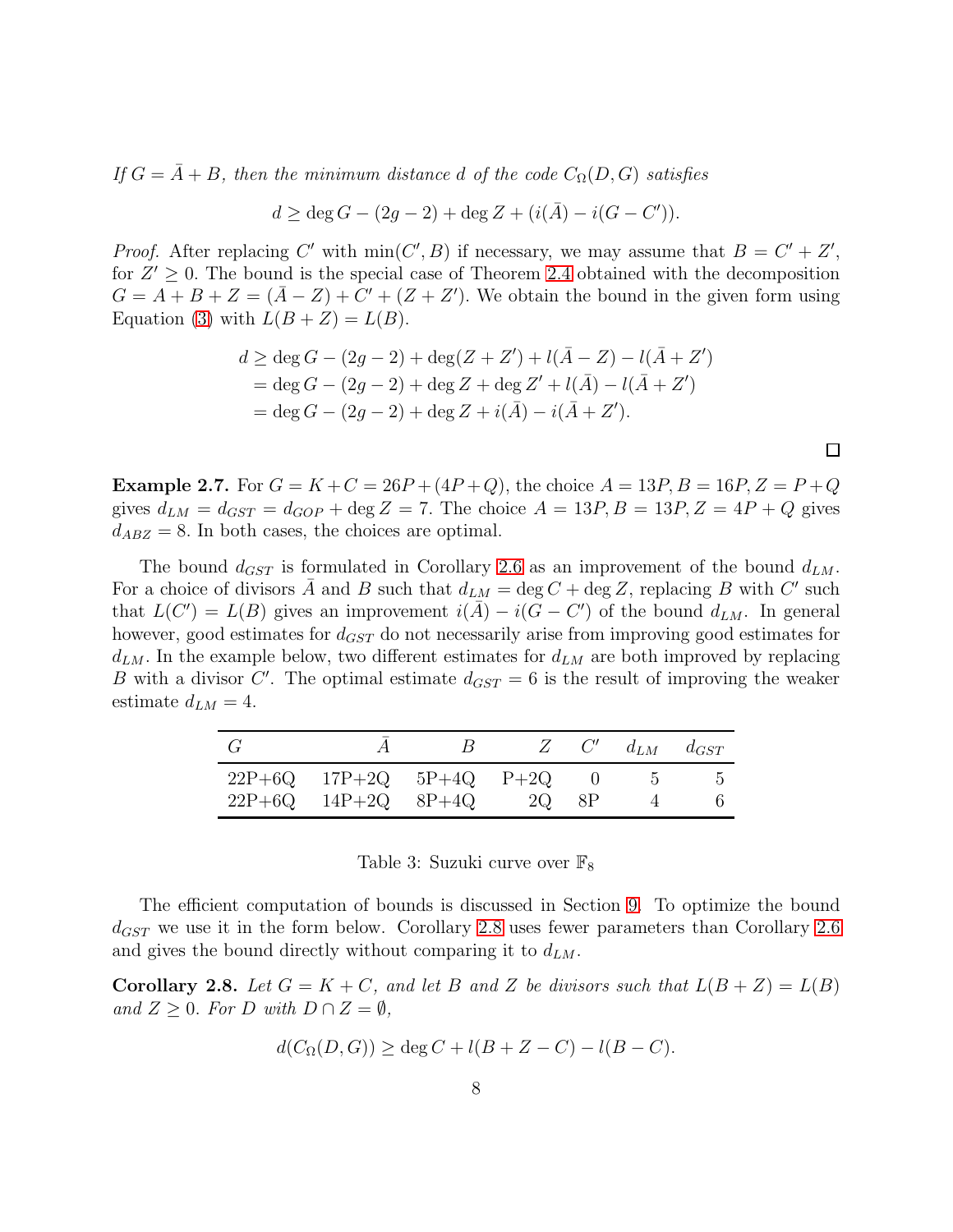*Proof.* Use Equation [\(2\)](#page-6-0) with  $L(B+Z) = L(B)$ .

The following theorem gives the same bound as that in Corollary [2.8](#page-7-0) and Corollary [2.6](#page-6-2) but using only a single parameter.

<span id="page-8-1"></span>**Theorem 2.9.** (One parameter formulation of  $d_{GST}$ ) Let  $G = K + C$ . For divisors D and B such that  $D \cap (B - |B|) = \emptyset$ ,

$$
d(C_{\Omega}(D, G)) \ge \deg C + l(B - C) - l(|B| - C).
$$

*Proof.* Let  $B = |B| + Z$ ,  $Z \ge 0$ . The theorem follows by applying Corollary [2.8.](#page-7-0)

The comment after Theorem [2.4](#page-5-0) applies. If B' is a divisor with  $\lfloor B \rfloor \le B' \le B$  such that  $L(B'-C) = L([B] - C)$  and if  $B - B'$  has smaller support than  $B - |B|$  then Corollary [2.8](#page-7-0) will give the same bound as Theorem [2.9](#page-8-1) but with a weaker condition for D.

### <span id="page-8-0"></span>3 Mixed bounds

It is clear from the proof of Theorem [2.4](#page-5-0) that the lower bound  $d_{ABZ}$  can be improved if we can show that  $L(A - C) \neq L(A - D')$  or  $L(B - C) \neq L(B - D')$ . An interesting special case that can be explained in this way is the bound  $d_{GKL}$  by Garcia, Kim, and Lax [\[11\]](#page-26-10). In [\[13\]](#page-26-0), Güneri, Stichtenoth, and Taskin present a second bound  $d_{GST2}$  that includes both the bound  $d_{GKL}$  and the bound  $d_{LM}$ . The bound  $d_{GST2}$  applies to codes  $C_{\Omega}(D, G)$  and uses a decomposition  $G = A + B + Z$  such that  $L(A + Z) = L(A), L(B + Z) = L(B)$ , as in the bound  $d_{LM}$ . Moreover it is assumed that  $B \leq A$ . We formulate the bound  $d_{ABZ^+}$  as an unrestricted generalization that applies to any decomposition  $G = A + B + Z$ .

<span id="page-8-2"></span>**Lemma 3.1.** For a given divisor C, let P be a point with  $L(C) = L(C - P)$ , and let  $A' \leq A$ be a pair of divisors such that

1.  $L(A' - C) \neq L(A' - C - P)$  and  $L(A') = L(A' - P)$ , and

2. 
$$
L(A-C) \neq L(A-C-Q)
$$
, for all Q with  $A' \leq A-Q \leq A$ .

Then  $L(A - C) \neq L(A - D')$  for any divisor  $D' \sim C + E$  such that  $D' \cap P = \emptyset$  and  $E \geq 0$ .

*Proof.* The claim follows immediately from the second condition if  $D' \geq C + Q$  for some Q with  $A' \leq A - Q \leq A$ . We may therefore assume that  $(D' - C) \cap (A - A') = \emptyset$ . With this assumption, the natural map

$$
L(A'-C)/L(A'-D') \longrightarrow L(A-C)/L(A-D')
$$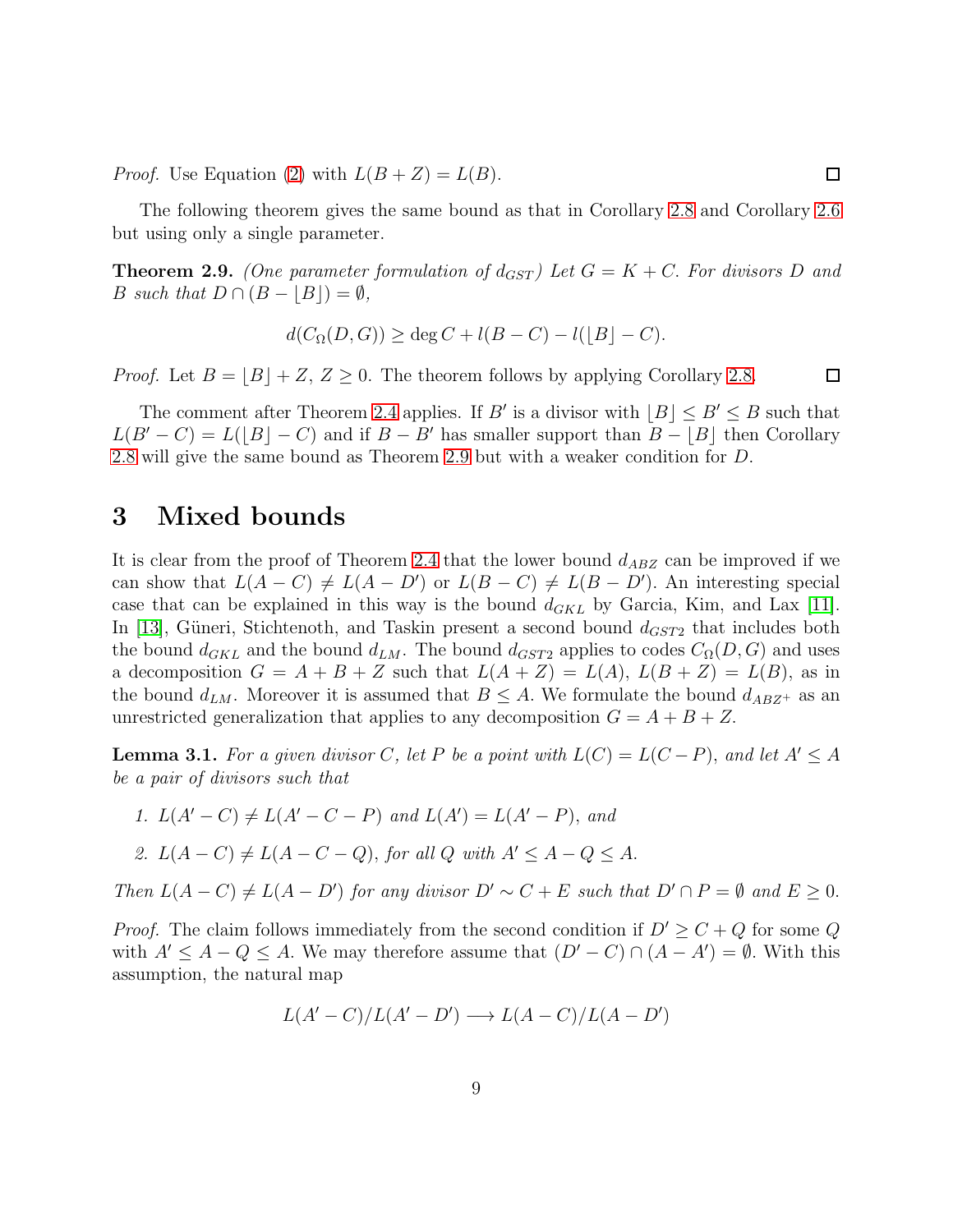is well defined and injective. The first condition and  $D' \cap P = \emptyset$  imply that  $L(A' - D') =$  $L(A' - P - D')$ . And thus

$$
l(A-C) - l(A-D') \ge l(A'-C) - l(A'-D')
$$
  
=  $l(A'-P-C) - l(A'-P-D') + 1 > 0.$ 

<span id="page-9-0"></span>**Theorem 3.2.** (ABZ+ bound) Let  $G = K + C = A + B + Z$ , for  $Z \ge 0$ , and let  $D' \sim C + E$ be a divisor such that  $D' \cap Z = \emptyset$ . Define  $\delta(A) \in \{0,1\}$  to be 1 if there exists a divisor  $A' \leq A$ such that  $\text{supp}(A - A') \subseteq \text{supp}(Z)$  and

1. 
$$
E(A' - C) \neq L(A' - C - P)
$$
 and 
$$
L(A') = L(A' - P)
$$
, and

$$
\mathcal{Z}.\ \ (\forall Q \in Z)\ \ L(A - C) \neq L(A - C - Q).
$$

Then

$$
\deg D' \ge l(A) - l(A - C) + l(B) - l(B - C) + \delta(A) + \delta(B).
$$

Proof. The proof is similar to that of Theorem [2.4.](#page-5-0) With Lemma [3.1,](#page-8-2) it becomes

$$
\begin{aligned} \deg D' &\ge l(A) - l(A - D') + l(B) - l(B - D'), \\ &\ge l(A) - l(A - C) + \delta(A) + l(B) - l(B - C) + \delta(B). \end{aligned}
$$

**Corollary 3.3.** (the bound  $d_{GST2}$  [\[13,](#page-26-0) Theorem 2.12]) Let F be an algebraic function field of genus g with full constant field  $\mathbb{F}_q$ . Let  $D = P_1 + \cdots + P_n$ , where the  $P_i$ 's are distinct rational places of the function field  $F/\mathbb{F}_q$  and suppose that  $A, B, Z \in Div(F)$  satisfy the following conditions:

- 1.  $(supp(\overline{A}) \cup supp(B) \cup supp(Z)) \cap supp(D) = \emptyset$ ,
- 2.  $\text{supp}(\bar{A} B) \subseteq \text{supp}(Z)$ ,

3. 
$$
Z \geq 0
$$
,  $L(\overline{A}) = L(\overline{A} - Z)$  and  $L(B) = L(B + Z + Q)$  for all  $Q \in \text{supp}(Z)$ ,

4.  $B + Z + P \leq \overline{A}$  for some  $P \in \text{supp}(Z)$ .

If  $G = \overline{A} + B$ , then the minimum distance d of the code  $C_{\Omega}(D, G)$  satisfies

$$
d \ge \deg G - (2g - 2) + \deg Z + 1.
$$

 $\Box$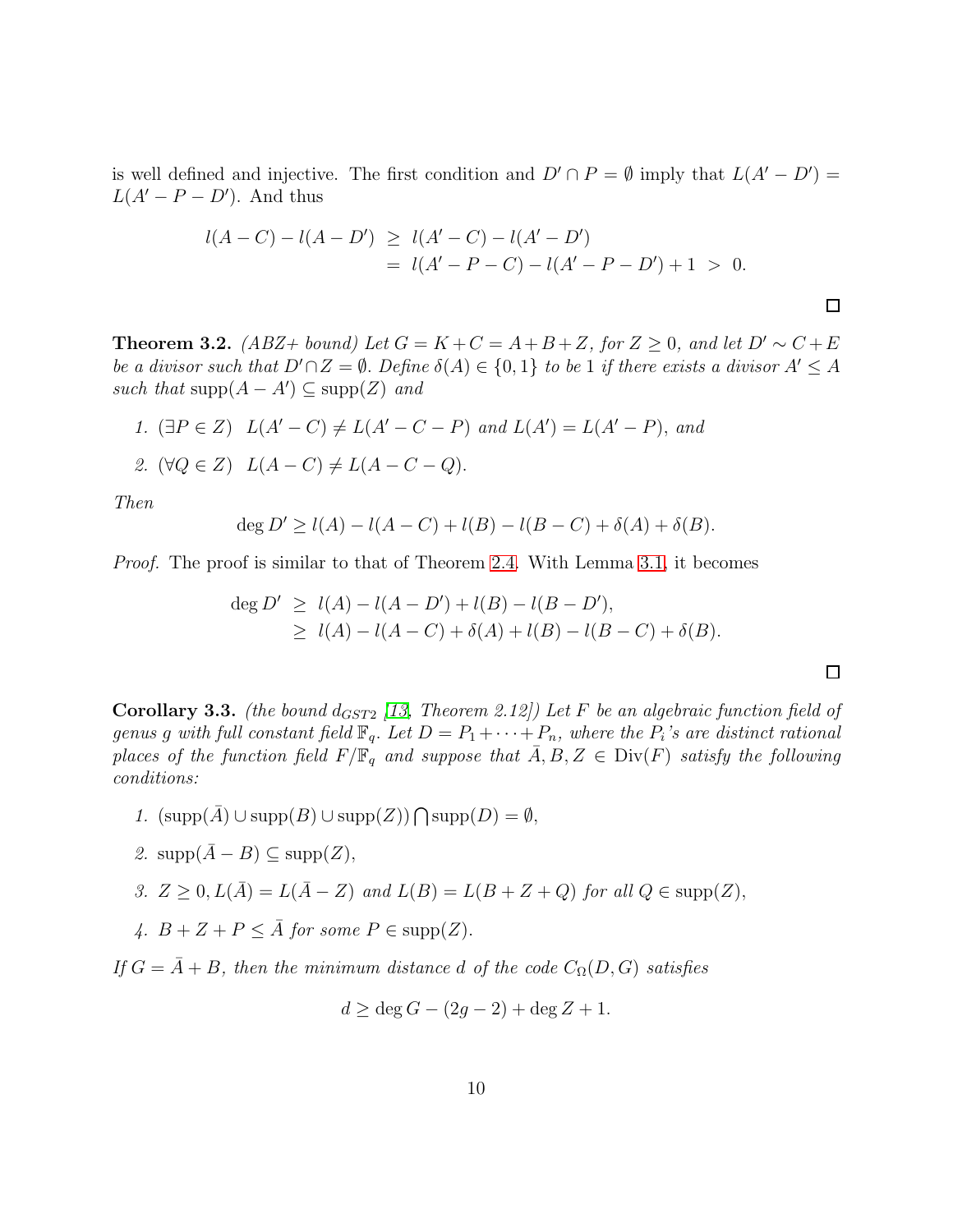*Proof.* For  $\overline{A} = A + Z$ , the theorem applies with  $G = K + C = \overline{A} + B = A + B + Z$  and  $A' = B + P$ . We write Condition 3 in the form

$$
\begin{cases}\nL(\bar{A}) = L(\bar{A} - P), \\
L(B + P) = L(B), \\
L(B + Z) = L(B + Z + Q).\n\end{cases}\n\Leftrightarrow\n\begin{cases}\nL(A' - C) \neq L(A' - C - P), \\
L(A') = L(A' - P), \\
L(A - C) \neq L(A - C - Q).\n\end{cases}
$$

Compared with the corollary, the theorem does not require the conditions  $L(A + Z) =$  $L(A)$  and  $L(B + Z) = L(B)$ , and the choice of  $A' \leq A$  is not restricted to the choice  $A' = B + P$ . The removal of the last restriction means that the argument can be applied with choices  $A' \leq A$  and  $B' \leq B$  with a potential gain of  $+2$  instead of  $+1$ .

 $\Box$ 

**Example 3.4.** For  $G = K + C = 26P + (3P + Q)$ , the choice  $A = 10P$ ,  $B = 18P$ ,  $Z = P + Q$ gives  $d_{LM} = d_{GST} = d_{GST} = d_{GOP} + \text{deg } Z = 6$ . The choice  $A = 13P, B = 13P, Z = 3P + Q$ and  $A' = B' = 11P$  gives  $d_{ABZ} = 6$ ,  $d_{ABZ+} = 8$ . In all cases, the choices are optimal.

# <span id="page-10-0"></span>4 The order bounds  $d_B$  and  $d_{ABZ'}$

For the minimum distance of a code  $C_{\Omega}(D, G)$ , the ABZ bound (Theorem [2.4\)](#page-5-0) gives

$$
d(C_{\Omega}(D, G)) \ge l(A) - l(A - C) + l(B) - l(B - C),
$$

where  $G = K + C = A + B + Z$ , such that  $Z \geq 0$  and  $D \cap Z = \emptyset$ . For a point P disjoint from D, if  $L(A) = L(A - P)$  and  $L(A - C) \neq L(A - C - P)$  then replacing A with  $A - P$  (and Z with  $Z + P$ ) improves the lower bound by 1. It turns out that the lower bound improves by 1 for any divisor  $A - iP$ ,  $i \geq 0$ , with the same properties. To see this we need to go back to the proof of the ABZ bound. The proof uses that a nonzero codeword has support  $D'$  such that  $D' \sim C + E$ , for  $E \geq 0$ , and

$$
\deg D' \ge l(A) - l(A - D') + l(B) - l(B - D'),
$$
  
\n
$$
\ge l(A) - l(A - C) + l(B) - l(B - C).
$$

As in the previous section, we obtain improvements for the ABZ bound from estimates for the differences  $l(A - C) - l(A - D')$  and  $l(B - C) - l(B - D')$ . Let  $\Delta'(A) \subset \{A - iP : i \geq 0\}$ be the subset of divisors  $A' = A - iP$  with the property that  $L(A') = L(A' - P)$  and  $L(A'-C) \neq L(A'-C-P)$ . We claim that, for a support D' with both D' and E disjoint from  $P$ ,

 $l(A - C) - l(A - D') \ge |\Delta'(A)|.$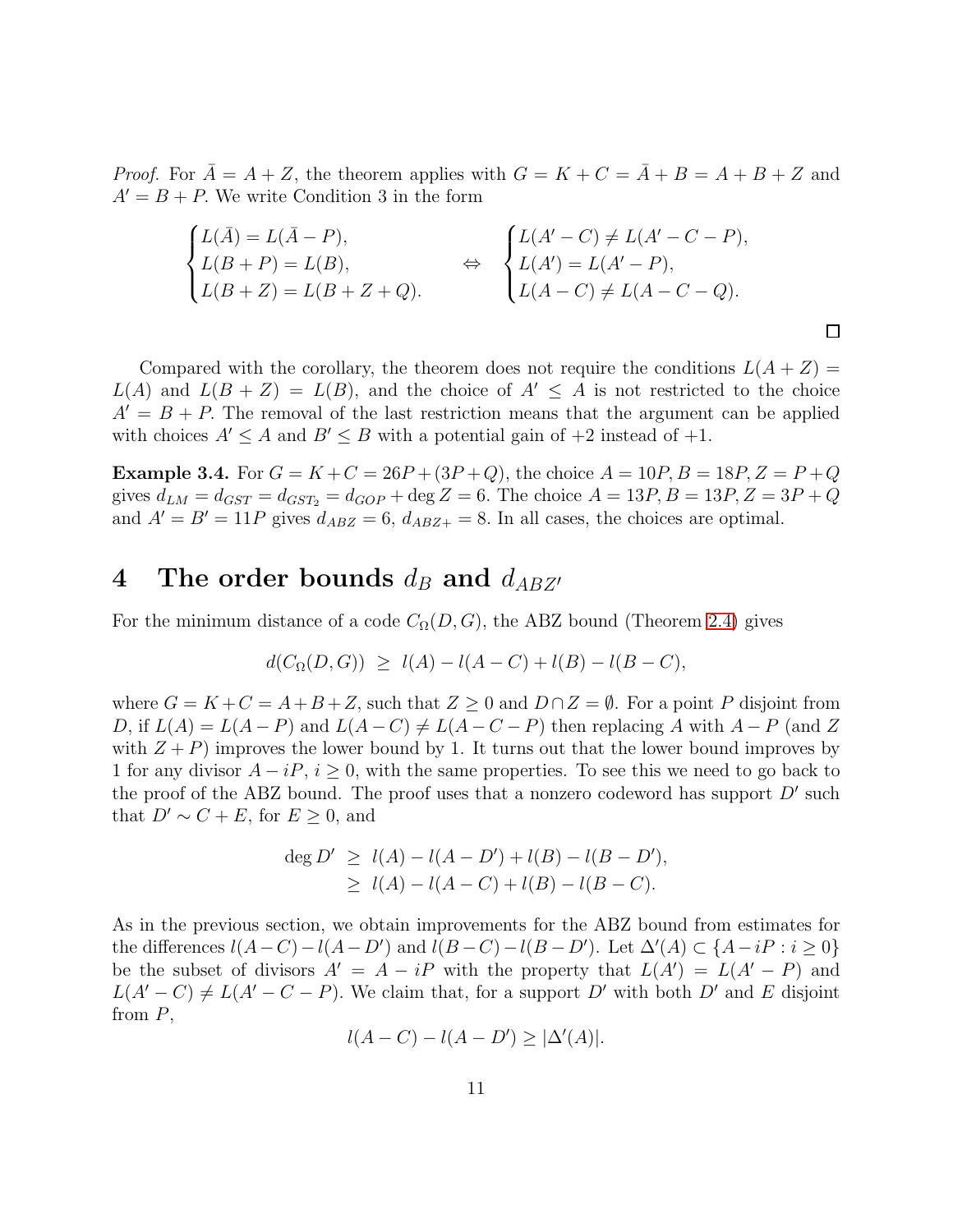For A' such that  $L(A') = L(A'-P)$  and for D' disjoint from  $P, L(A'-D') = L(A'-D'-P)$ . If moreover  $L(A'-C) \neq L(A'-C-P)$  then

$$
l(A'-C) - l(A'-D') = l(A'-C-P) - l(A'-D'-P) + 1.
$$

For a general divisor  $A'$  and for E disjoint from  $P$ ,

$$
l(A'-C) - l(A'-D') \ge l(A'-C-P) - l(A-D'-P).
$$

Therefore,

$$
l(A - C) - l(A - D') = \sum_{i \ge 0} \left[ (l(A - C - iP) - l(A - D' - iP)) - (l(A - C - iP - P) - l(A - D' - iP - P)) \right] \ge |\Delta'(A)|.
$$

We give a first formulation of the ABZ' bound.

<span id="page-11-0"></span>**Theorem 4.1.** (ABZ' bound) Let  $d_{ABZ}$  be the ABZ bound for  $d(C_{\Omega}(D, G))$  obtained with a choice of divisors A, B and Z. For a rational point P disjoint from D,

$$
d(C_{\Omega}(D, G)) \ge \min\{d_{ABZ} + |\Delta'(A)| + |\Delta'(B)|, d(C_{\Omega}(D, G + P))\}.
$$

*Proof.* The first argument in the minimum is a lower bound when  $E$  is disjoint from  $P$ , and the second argument is a lower bound when  $E$  is not disjoint from  $P$ . □

We will give a different formulation in Section [6.](#page-15-0) An advantage of this formulation is the easy comparison with the  $ABZ$  bound for the same choice of A, B and Z. On the other hand, the best results for the  $ABZ$  bound and the  $ABZ'$  bound are in general obtained with different choices for  $A, B$  and  $Z$ . The formulation in Section [6](#page-15-0) will be easier to compare with other order bounds and easier to optimize.

The special case  $Z = 0$  of the order bound  $d_{ABZ'}$  returns the Beelen bound  $d_B$  ([\[7\]](#page-26-1), or Corollary [6.5\)](#page-17-0). The special case  $Z = 0$  of the floor bound  $d_{ABZ}$  returns the Goppa bound  $d_{GOP}$ . The bounds  $d_{GOP}$ ,  $d_B$  are therefore in the same relation as the bounds  $d_{ABZ}$ ,  $d_{ABZ'}$ and follow from the latter as the special case  $Z = 0$ .

$$
Z = 0: d_{GOP} \longrightarrow d_B \qquad Z \ge 0: d_{ABZ} \longrightarrow d_{ABZ'}
$$

**Example [4](#page-12-1).2.** The bounds in Table 4 all use a choice  $A = B = 13P$  (so that  $Z = 2P +$  $2Q, P + 2Q, P + Q$ , respectively). In all cases this is an optimal choice. The gains for  $d_{ABZ^+}, d_{ABZ'}$  in the second row use  $A', B' \in \{11P\}$ . The gains for  $d_{ABZ^+}, d_{ABZ'}$  in the last row use  $A', B' \in \{9P, 11P\}$ . In partciular,  $d_{ABZ'} = 8$  uses  $d_{ABZ'} = \min\{4 + 2 + 2, 8\} = 8$ .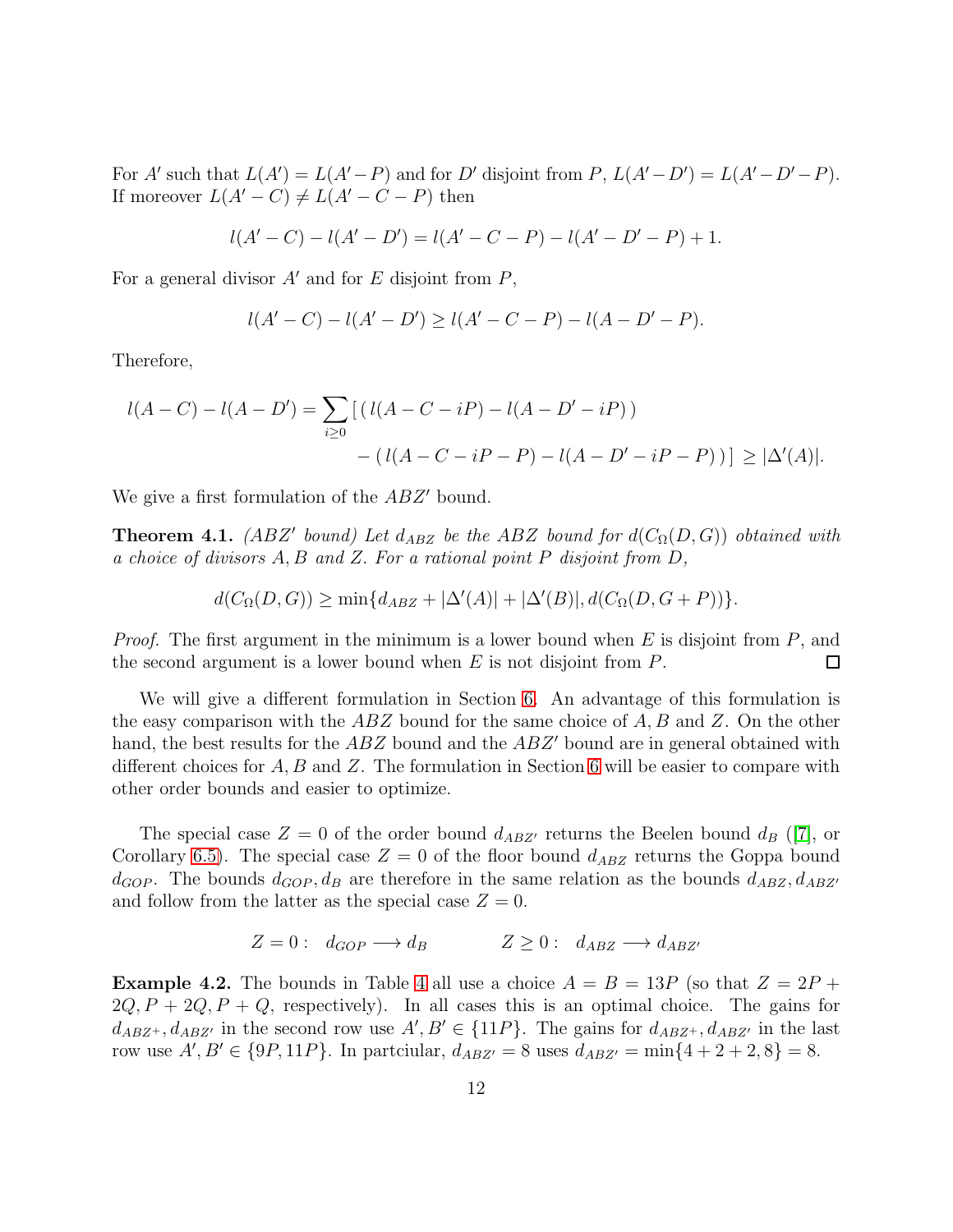| Code                                                                                           | $d_{LM}$ $d_{GST}$ $d_{ABZ}$ | $d_{GST2}$ $d_{ABZ+}$ | $d_{ABZ'}$ |
|------------------------------------------------------------------------------------------------|------------------------------|-----------------------|------------|
| $C_{\Omega}(D, G = 28P + 2Q)$<br>$C_{\Omega}(D, G = 27P + 2Q)$<br>$C_{\Omega}(D, G = 27P + Q)$ |                              |                       |            |

<span id="page-12-1"></span>

| Table 4: Suzuki curve over $\mathbb{F}_8$ |  |  |
|-------------------------------------------|--|--|
|                                           |  |  |

The bound  $d_{GKL}$  is stated in terms of H-Weierstrass gaps at a point P. It is a special case of the bound  $d_{GST2}$  [\[13,](#page-26-0) Corollary 2.13]. We formulate the bound and give two different proofs, showing that it is also a special case of the bound  $d_B$ .

**Theorem 4.3.** (The bound  $d_{GKL}$  [\[11\]](#page-26-10)) Let H be a divisor and let P be a rational point such that, for integers  $\alpha, \beta, t$  with  $\beta \geq \alpha + t$  and  $t \geq 1$ ,

$$
L(H + \alpha P + tP) = L(H + \alpha P - P), \quad L(H + \beta P) = L(H + \beta P - tP).
$$

Then, for  $G = 2H + (\alpha + \beta - 1)P$  and for D disjoint from H and P,  $d(C_{\Omega}(D, G)) \ge$  $\deg G - (2g - 2) + t + 1.$ 

(The reduction  $d_{GKL} \rightarrow d_{GST2}$ ) We apply the  $ABZ+$  bound (Theorem [3.2\)](#page-9-0). With  $G = A + B + Z = (H + \alpha P - P) + (H + \beta P - tP) + tP$  and  $B' = H + \alpha P \leq B$ , we find  $d(C_{\Omega}(D, G)) > \deg G - (2q - 2) + t + 1.$ 

(The reduction  $d_{GKL} \rightarrow d_B$ ) We apply the ABZ' bound (Theorem [4.1\)](#page-11-0) with  $Z = 0$ . For  $i = 0, \ldots, t$ , let  $G + iP = A + B + Z = (H + \alpha P + iP - P) + (H + \beta P) + 0$ . Then

 $d(C_{\Omega}(D, G + iP)) \ge \min \{ \deg G - (2g - 2) + i + |\Delta'(A)| + |\Delta'(B)|, d(C_{\Omega}(G + iP + P)) \}.$ 

With  $H + \alpha P + iP, \ldots, H + \alpha P + (t - 1)P, H + \beta P \in \Delta'(B)$ , we obtain  $|\Delta'(B)| \ge t - i + 1$ , and thus

 $d(C_{\Omega}(D, G))$  > min { deg  $G-(2q-2)+t+1$ ,  $d(C_{\Omega}(D, G+tP+P))$  } > deg  $G-(2q-2)+t+1$ .

#### <span id="page-12-0"></span>5 Base point free semigroups

We will discuss in Section [7](#page-19-1) the various order bounds. First we introduce, for divisors C and for sets of points S and S', subsets of divisor classes  $\Gamma(C; S, S')$ . The sets capture the desired coding theory parameters in the language of divisors. Together with the results in the next section they allow us to present all order bounds in a unified framework.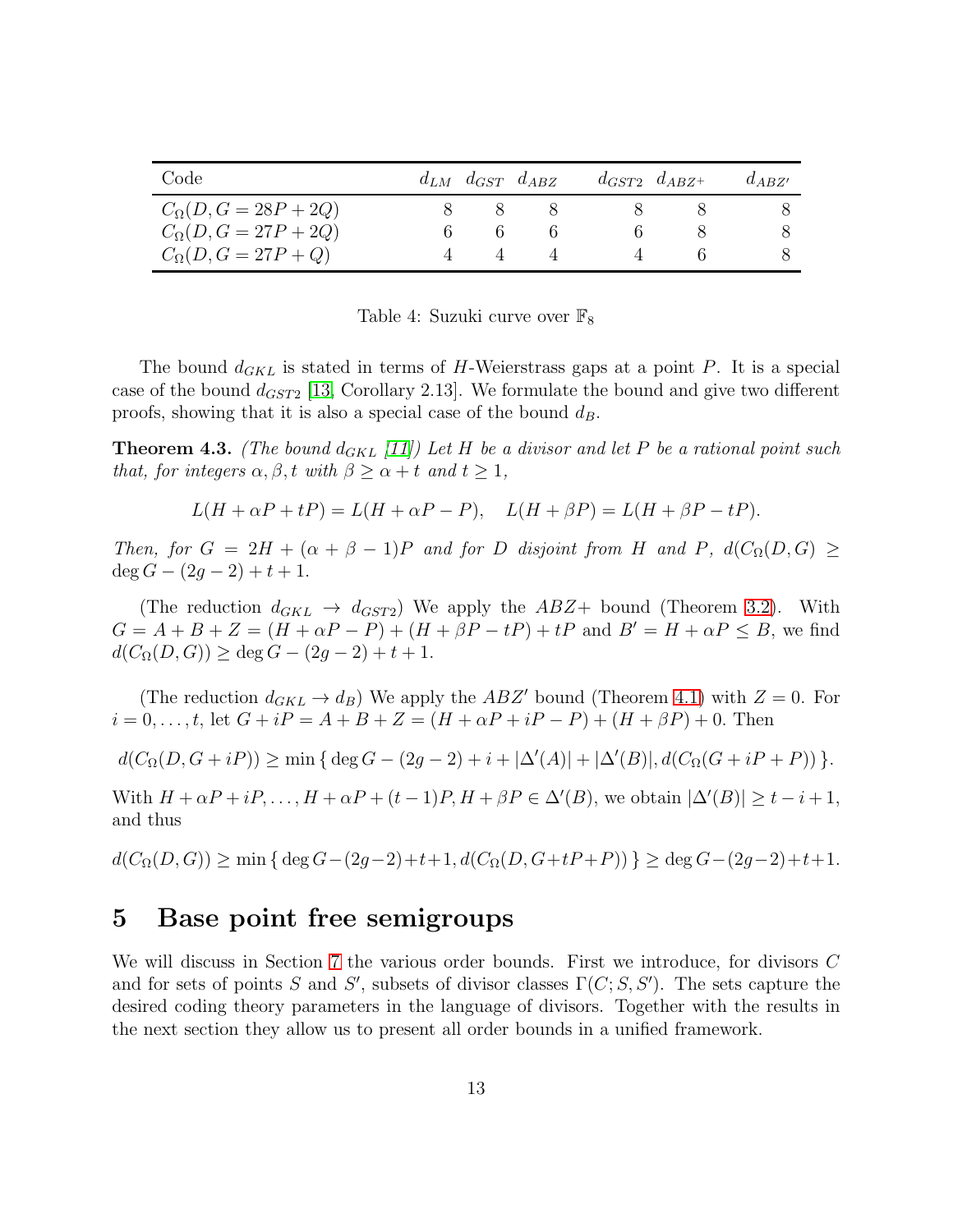Let  $X/\mathbb{F}$  be a curve over a field  $\mathbb{F}$  and let Pic(X) be the group of divisor classes. Let  $\Gamma = \{A : L(A) \neq 0\}$  be the semigroup of effective divisor classes. For a given rational point  $P \in X$ , let  $\Gamma_P = \{A : L(A) \neq L(A - P)\}$  be the semigroup of effective divisor classes with no base point at P. For a finite set of points S, let  $\Gamma_S = \cap_{P \in S} \Gamma_P$ . By convention, let  $\Gamma_{\emptyset} = \Gamma$ .

**Definition 5.1.** For a divisor class C and for finite sets of rational points S and S', let

$$
\Gamma(C; S, S') = \{A : A \in \Gamma_S \text{ and } A - C \in \Gamma_{S'}\},\
$$
  

$$
\gamma(C; S, S') = \min{\text{deg }A : A \in \Gamma(C; S, S')\}.
$$

From the definition it is clear that  $\Gamma(C; S, S')$  lives inside the semigroup  $\Gamma_S$ . Moreover,  $\Gamma_{S\cup S'}$  acts on  $\Gamma(C; S, S')$  via divisor addition, and for  $S' \subseteq S$ ,  $\Gamma(C; S, S')$  is a semigroup ideal in  $\Gamma_{\mathcal{S}}$ . For the connection to coding theory, we have the following interpretation.

<span id="page-13-0"></span>**Lemma 5.2.** ( $[7, Lemma 4.3, Lemma 4.2]$  $[7, Lemma 4.3, Lemma 4.2]$ ) For a given set of rational points S, and for algebraic geometric codes defined with a divisor  $D = P_1 + \cdots + P_n$  disjoint from S,

$$
d(C_L(D, G)) \ge \gamma(D - G; S, \emptyset).
$$
  

$$
d(C_{\Omega}(D, G)) \ge \gamma(G - K; S, \emptyset).
$$

Moreover, for a point P,

$$
\min \text{wt}(C_L(D, G)\backslash C_L(D, G - P)) \ge \gamma(D - G; S, P).
$$
  

$$
\min \text{wt}(C_{\Omega}(D, G)\backslash C_{\Omega}(D, G + P)) \ge \gamma(G - K; S, P).
$$

The case of a general set  $S'$  follows directly from the lemma.

**Proposition 5.3.** For given sets of rational points  $S$  and  $S'$ , and for algebraic geometric codes defined with a divisor  $D = P_1 + \cdots + P_n$  disjoint from S,

$$
\min \text{wt}(C_L(D, G) \setminus \bigcup_{P \in S'} C_L(D, G - P)) \ge \gamma(D - G; S, S').
$$
  

$$
\min \text{wt}(C_{\Omega}(D, G) \setminus \bigcup_{P \in S'} C_{\Omega}(D, G + P)) \ge \gamma(G - K; S, S').
$$

Here it is agreed, for the case  $S' = \emptyset$ , that an empty union of vector spaces is the null space.

*Proof.* The case  $S' = \emptyset$  is the first part of the lemma. The case  $S' \neq \emptyset$  reduces to the second part of the lemma if we use  $\bigcap_{P \in S'} \Gamma(C; S, P) = \Gamma(C; S, S').$  $\Box$ 

The first case of Lemma [5.2](#page-13-0) is particularly important for our approach to order bounds and for that reason we recall the proof. There exists a nonzero word in  $C<sub>L</sub>(D, G)$  with support in A, for  $0 \le A \le D$ , if and only if  $L(G - D + A)/L(G - D) \ne 0$ . Since S is disjoint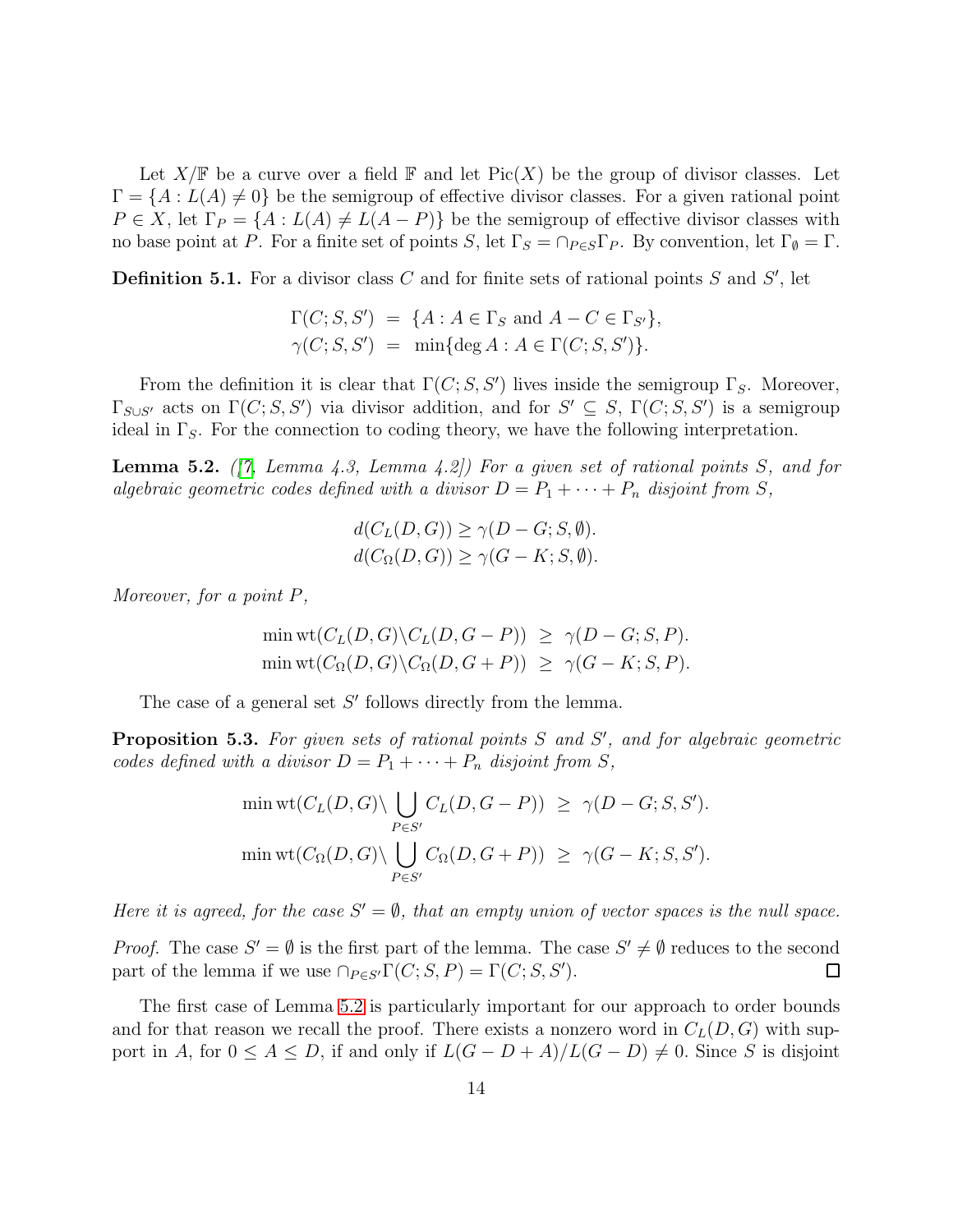from D, it is also disjoint from A. Since A is effective,  $L(A)$  contains the constants, but  $L(A - P)$  does not, for all  $P \in S$ . So that  $A \in \Gamma_S$ . It is clear that  $L(A - (D - G)) \neq 0$  and thus  $A \in \Gamma(D-G; S, \emptyset)$ . There exists a nonzero word in  $C_{\Omega}(D, G)$  with support in A, for  $0 \leq A \leq D$ , if and only if  $\Omega(G-A)/\Omega(G) \neq 0$  if and only if  $L(K-G+A)/L(K-G) \neq 0$ . The rest of the proof is similar to the previous case with  $D - G$  replaced by  $G - K$ .

The bounds in Lemma [5.2](#page-13-0) can be used for codes with  $L(-C) = L(G - D) = 0$  or  $L(-C) = L(K - G) = 0$ . This includes all codes with a positive designed minimum distance. For codes with  $L(-C) \neq 0$ , we see that  $0 \in \Gamma(C; S, \emptyset)$  and  $\gamma(C; S, \emptyset) = 0$ . In order to obtain nontrivial lower bounds for such codes the set  $\Gamma(C; S, \emptyset)$  should be replaced with the subset

$$
\Gamma^*(C; S, \emptyset) = \{ A \in \Gamma_S : L(A - C) \neq L(-C) \},
$$

and the lower bound  $\gamma(C; S, \emptyset)$  for the minimum distance with  $\gamma^*(C; S, \emptyset)$ , where the latter denotes the minimal degree for a divisor  $A \in \Gamma^*(C; S, \emptyset)$ . Details can be found in [\[7,](#page-26-1) Section 4]. Proposition [5.4](#page-14-0) and Theorem [5.5](#page-14-1) play a key role in the definition of the order bounds in Section [7.](#page-19-1)

<span id="page-14-0"></span>Proposition 5.4. For  $P \notin S'$ ,

$$
\Gamma(C; S, S') = \Gamma(C; S, S' \cup \{P\}) \cup \Gamma(C + P; S, S').
$$

*Proof.* ( $\subseteq$ ) Let  $D \in \Gamma(C; S, S')$ . For  $P \notin S'$ ,

$$
L(D - C) \neq L(D - C - P) \Rightarrow D \in \Gamma(C; S, S' \cup \{P\}).
$$
  

$$
L(D - C) = L(D - C - P) \Rightarrow D \in \Gamma(C + P; S, S').
$$

 $(\supseteq)$  Clearly,  $\Gamma(C; S, S' \cup \{P\}) \subseteq \Gamma(C; S, S')$ . Let  $D \in \Gamma(C + P; S, S')$ . Since  $P \notin S'$ ,  $P \in \Gamma_{S'}$ . Thus, using the semigroup property,  $D - C - P \in \Gamma_{S'}$  implies  $D - C \in \Gamma_{S'}$ , which proves  $\Gamma(C + P; S, S') \subseteq \Gamma(C; S, S').$  $\Box$ 

The following theorem is proved by repeated application of the proposition.

<span id="page-14-1"></span>Theorem 5.5. For  $T' \cup T = S'$ ,

$$
\Gamma(C; S, T') = \bigcup_{\lambda \in \Lambda} \Gamma(C + \lambda; S, S'),
$$

where  $\Lambda$  is the semigroup generated by the points in T (including the zero divisor).

Note that both the proposition and the theorem translate into statements about  $\gamma$  if we replace Γ with  $\gamma$  and ∪ with min.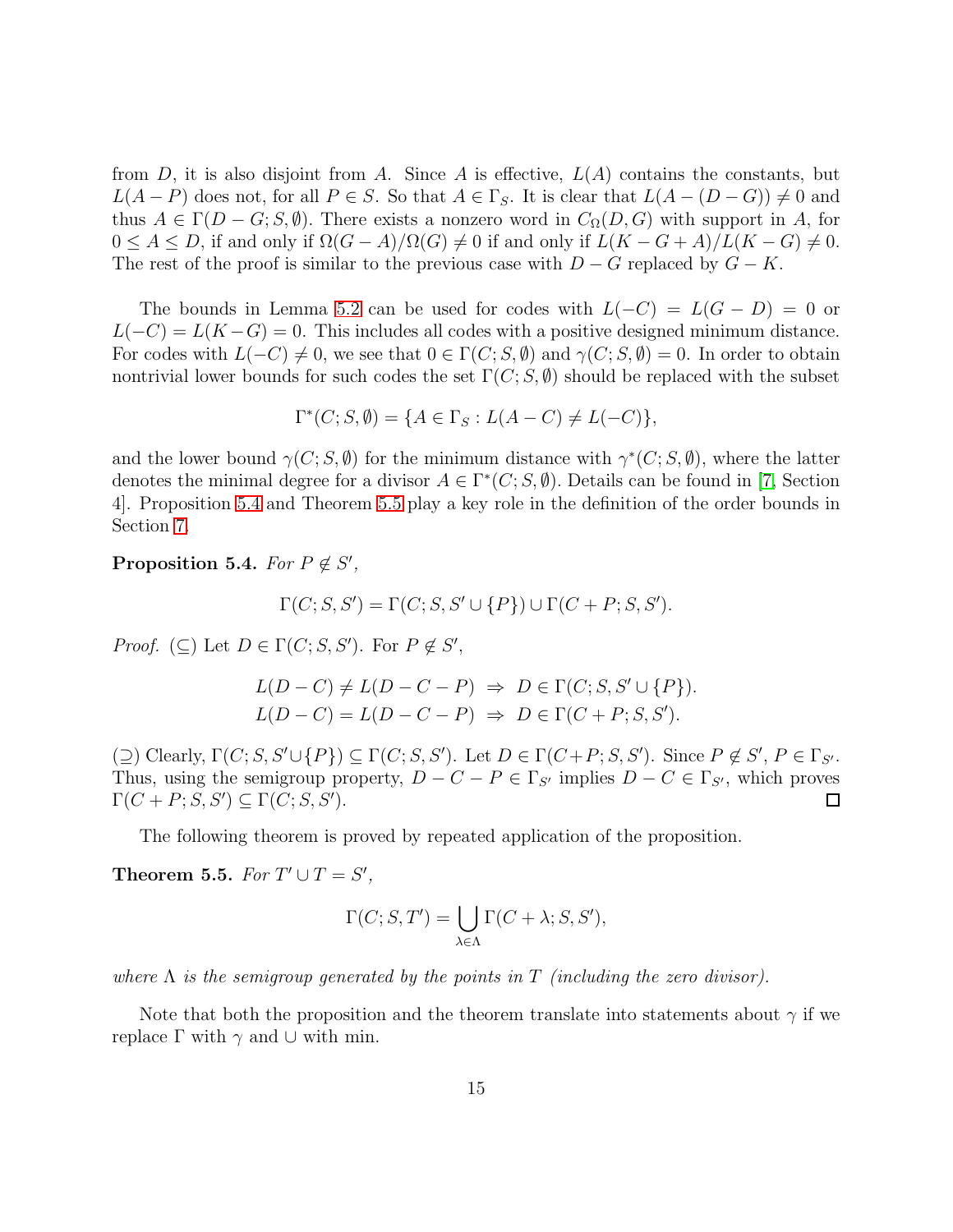## <span id="page-15-0"></span>6 Main theorem

In this section we present a general method to obtain lower bounds for  $\gamma(C; S, S')$ . Combined with the properties of  $\Gamma(C; S, S')$  from the previous section, the method gives lower bounds for the minimum distance. In the next section we will derive the bounds  $d_{DK}$  and  $d_{DP}$  in this way.

<span id="page-15-1"></span>**Theorem 6.1.** Given a divisor C and finite sets of rational points S and S', let  $\{A_0, A_1, \ldots, A_n\}$  $\{A_n\}$  be a sequence of divisors such that  $A_i = A_{i-1} + P_i$ ,  $P_i$  a rational point, for  $i = 1, \ldots, n$ , and define subsets  $\Delta, \Delta', I, I' \subset \{1, 2, \ldots, n\}$  as follows.

$$
\Delta = \{i : A_i \in \Gamma_{P_i} \text{ and } A_i - C \notin \Gamma_{P_i}\}, \quad I = \{i : P_i \in S\},\
$$
  

$$
\Delta' = \{i : A_i \notin \Gamma_{P_i} \text{ and } A_i - C \in \Gamma_{P_i}\}, \quad I' = \{i : P_i \in S'\}.
$$

Then  $\gamma(C; S, S') \geq |\Delta \cap I'| + |\Delta' \cap I| - |\Delta'|$ . In particular,  $\gamma(C; S, S') \geq |\Delta|$  for  $\Delta \subseteq I'$  and  $\Delta' \subseteq I$ .

*Proof.* For an arbitrary divisor  $D \in \Gamma$ ,

$$
\begin{aligned}\n\deg D &\geq (l(A_n) - l(A_n - D)) \\
&\geq (l(A_n) - l(A_n - D)) - (l(A_0) - l(A_0 - D)) \\
&= (l(A_n) - l(A_0)) - (l(A_n - D) - l(A_0 - D)) \\
&= \sum_{i=1}^n (l(A_i) - l(A_{i-1})) - \sum_{i=1}^n (l(A_i - D) - l(A_{i-1} - D)) \\
&= \sum_{i=1}^n (l(A_i) - l(A_i - P_i)) - \sum_{i=1}^n (l(A_i - D) - l(A_i - D - P_i)) \\
&= |\{i : A_i \in \Gamma_{P_i} \text{ and } A_i - D \notin \Gamma_{P_i}\}| - |\{i : A_i \notin \Gamma_{P_i} \text{ and } A_i - D \in \Gamma_{P_i}\}|.\n\end{aligned}
$$

Let  $D \in \Gamma(C; S, S')$  be of minimal degree. We show that

$$
\begin{aligned} |\{i: A_i \in \Gamma_{P_i} \text{ and } A_i - D \notin \Gamma_{P_i}\}| &\geq |\Delta \cap I'|, \\ |\{i: A_i \notin \Gamma_{P_i} \text{ and } A_i - D \in \Gamma_{P_i}\}| &\leq |\Delta' \backslash I| = |\Delta'| - |\Delta' \cap I|. \end{aligned}
$$

For  $i \in I'$ ,  $D - C \in \Gamma_{P_i}$ . Using the semigroup property of  $\Gamma_{P_i}$ ,

$$
i \in \Delta \cap I' \implies A_i \in \Gamma_{P_i} \text{ and } A_i - C \notin \Gamma_{P_i} \text{ and } D - C \in \Gamma_{P_i}
$$

$$
\implies A_i \in \Gamma_{P_i} \text{ and } A_i - D \notin \Gamma_{P_i}.
$$

This proves the first inequality. For  $D \in \Gamma(C; S, S')$ , if D and  $D - C$  have a common base point P then  $P \notin S \cup S'$  and  $D - P \in \Gamma(C; S, S')$ . Thus, for D of minimal degree, no such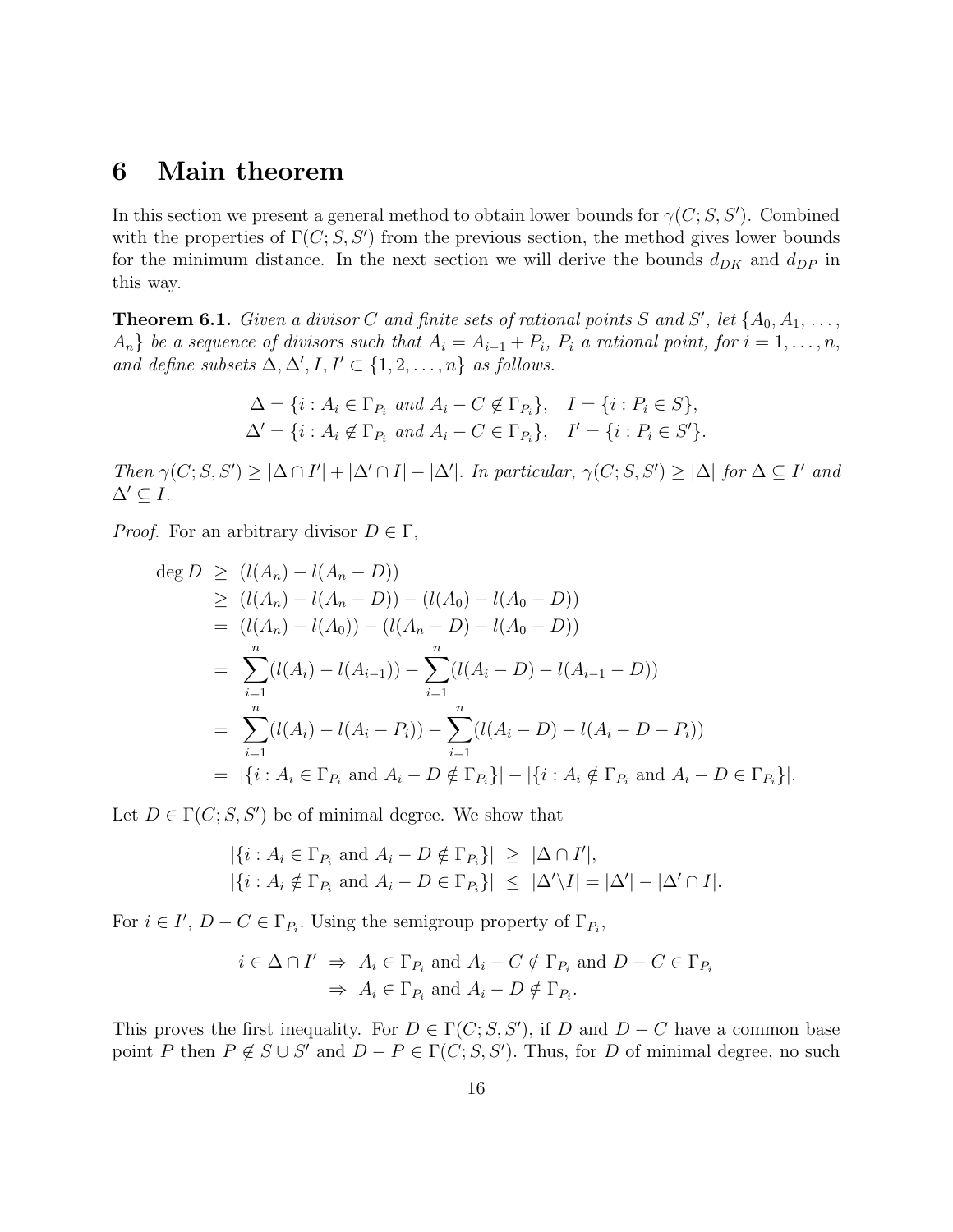common base point exists and  $D \notin \Gamma_P$  implies  $D - C \in \Gamma_P$ , for any point P. We can now prove the second inequality.

$$
A_i \notin \Gamma_{P_i} \text{ and } A_i - D \in \Gamma_{P_i}
$$
  
\n
$$
\Rightarrow A_i \notin \Gamma_{P_i} \text{ and } A_i - D \in \Gamma_{P_i} \text{ and } D \notin \Gamma_{P_i}
$$
  
\n
$$
\Rightarrow A_i \notin \Gamma_{P_i} \text{ and } A_i - D \in \Gamma_{P_i} \text{ and } D \notin \Gamma_{P_i} \text{ and } D - C \in \Gamma_{P_i}
$$
  
\n
$$
\Rightarrow A_i \notin \Gamma_{P_i} \text{ and } A_i - C \in \Gamma_{P_i} \text{ and } D \notin \Gamma_{P_i}
$$
  
\n
$$
\Rightarrow i \in \Delta' \setminus I.
$$

The order bounds  $d_B, d_{ABZ'}, d_{DP}, d_{DK}$  can all be obtained from the main theorem in combination with results from the previous section. Using the theorem with different formats for the sequence  $\{A_i\}$  yields different bounds. The bounds  $d_{DP}$  and  $d_{DK}$  use a general format. The bound  $d_B$  uses the format  $A_i = B + iP$ , for a fixed B and for  $i \in \mathbb{Z}$ . The special case  $A_i = iP$ , for  $i \in \mathbb{Z}$ , is used in the Feng-Rao bound and the Carvalho-Munuera-daSilva-Torres bound.

**Example 6.2.** For  $C = -3P + 6Q$ , we apply the theorem with two different sequences.

$$
A_i = iP: \qquad \Delta = \{0, 8, 12, 13, 16, 24\}, \qquad \Delta' = \{17, 19, 27\}.
$$
  
\n
$$
A_i = iP + 3Q: \qquad \Delta = \{0, 8, 11, 12, 13, 16, 24\}, \qquad \Delta' = \{7, 9, 15, 17\}.
$$

The translated sequence yields an improved estimate  $\gamma(C; P, P) > 7$ .

The bound  $d_{ABZ'}$  uses a sequence  $\{A_i\}$  that contains the divisors  $B + iP$ , for  $i \leq 0$ , as well as the divisors  $B + Z + iP$ , for a fixed divisor  $Z \ge 0$  and for  $i > 0$ .

**Example 6.3.** For  $C = 2P + 2Q$ , the two choices

$$
A_i = iP: \qquad \Delta = \{0, 8, 10, 13, 16, 21, 29\}, \qquad \Delta' = \{14, 15, 27\},
$$
  
\n
$$
A_i = iP + 2Q: \qquad \Delta = \{0, 8, 13, 16, 19, 21, 29\}, \qquad \Delta' = \{2, 14, 15, \},
$$

both yield  $\gamma(C; P, P) \geq 7$ . This is not improved with a different choice of translated sequence. However, for the combined sequence

$$
A_i = 0, \ldots, 15P, 15P + Q, 15P + 2Q, \ldots, 29P + 2Q,
$$

we see that the divisors  $iP$ , for  $i \in \{0, 8, 10, 13\}$ , as well as the divisors  $iP + 2Q$ , for  $i \in$  $\{16, 19, 21, 29\}$ , contribute to  $\Delta$  and thus  $\gamma(C; \{P, Q\}, P) \geq 8$ . In this case  $|\Delta'| = 4$ , with contributions by 14P, 15P (both with  $P_i = P$ ) and  $15P + Q$ ,  $15P + 2Q$  (both with  $P_i = Q$ ).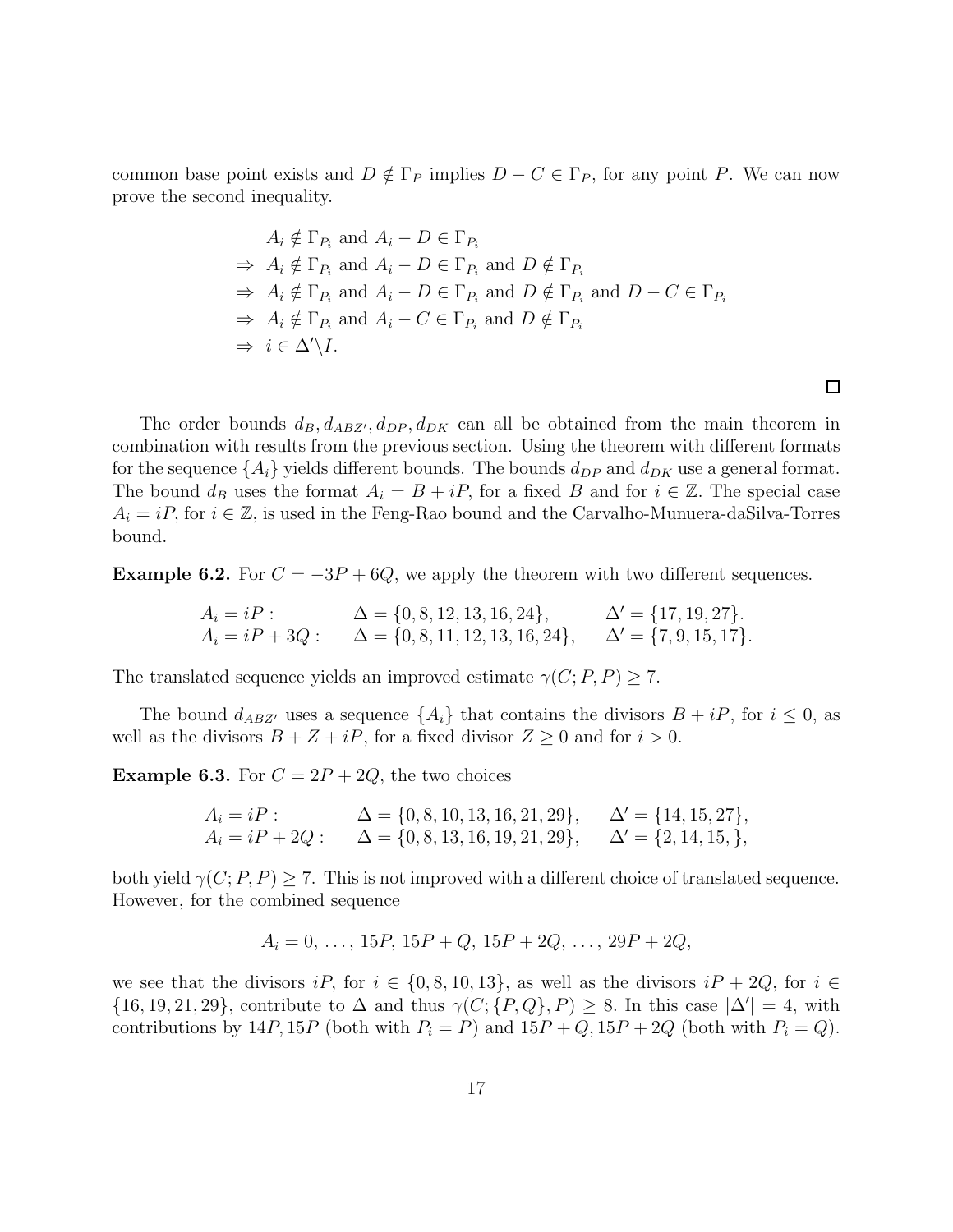The bound  $d_{ABZ'}$  is a special case of the bound  $d_{DP}$ . The latter applies the theorem with  $S' = \{P\}$  but with no restrictions on the sequence  $\{A_i\}$ . The bound  $d_{DK}$  applies the main theorem with no restrictions on neither S and S' nor on the sequence  $\{A_i\}$ .

<span id="page-17-2"></span>**Example 6.4.** For  $C = -5P + 8Q$ , the two choices

$$
A_i = iP - 3Q: \quad \Delta = \{10, 12, 13, 22, 23, 25\}, \quad \Delta' = \{8, 16, 27\},
$$
  
\n
$$
A_i = iP - 2Q: \quad \Delta = \{10, 12, 13, 22, 23, 25\}, \quad \Delta' = \{8, 19, 27, \},
$$

both yield  $\gamma(C; P, P) \geq 6$ . An arbitrary combination of translates does not produce improvements for  $\gamma(C; \{P, Q\}, P) \geq 6$ . However, for the combined sequence

$$
A_i = 10P - 3Q, \ldots, 16P - 3Q, 16P - 2Q, \ldots, 25P - 2Q,
$$

the divisor  $16P - 2Q$  contributes to  $\Delta$  with  $P_i = Q$ . Together with the contributions  $iP - 3Q$ , for  $i \in \{10, 12, 13\}$  and  $iP - 2Q$ , for  $i \in \{22, 23, 25\}$  this gives  $|\Delta| = 7$  and  $\gamma(C; P, \{P, Q\}) \geq 7$ . The contributions to  $\Delta'$  come from 8P, 16P, 19P, 25P (all with  $P_i = P$ ) and thus the lower bound holds with  $S = \{P\}.$ 

The bounds  $d_{DK} \geq d_{DP} \geq d_B$  use the main theorem with the restrictions

 $(DK)$  S, S' finite, finite,  $(DP) S$  finite,  $S' = \{P\}$ ,  $(B) S = S' = \{P\}$ .

The bound  $d_{ABZ'}$  is a special case of the bound  $d_{DP}$ . Its main purpose is to connect the bounds of order type with the bounds of floor type via the relation  $d_{ABZ'} \geq d_{ABZ}$ . We first show how the bound  $d_{ABZ'}$  follows from the main theorem and then that it agrees with the earlier formulation as an improvement of the floor bound. Recall from Theorem [4.1](#page-11-0) that

<span id="page-17-1"></span>
$$
d(C_{\Omega}(D, G)) \ge \min\{d_{ABZ} + |\Delta'(A)| + |\Delta'(B)|, d(C_{\Omega}(D, G + P))\}
$$
\n(4)

Here  $G = K + C = A + B + Z$ , for  $Z \cap D = \emptyset$ , and for  $P \notin D$ . Let  $\Delta(A) \subset \{A - iP : i \ge 0\}$ be the subset of divisors  $A' = A - iP$  with the property that  $L(A') \neq L(A' - P)$  and  $L(A'-C) = L(A'-C-P).$ 

<span id="page-17-0"></span>**Corollary 6.5.** (ABZ' bound [\[7\]](#page-26-1)) Let  $G = K + C = A + B + Z$ , such that  $Z \ge 0$ . Then

$$
\gamma(C; \text{supp}(Z), P) \ge |\Delta(A)| + |\Delta(B)|.
$$

*Proof.* Apply the main theorem with a sequence  $\{A_i\}$  that contains the divisors  $B + iP$ , for  $i \leq 0$ , as well as the divisors  $B + Z + iP$ , for  $i > 0$ .  $\Box$ 

The relation between  $\Delta(A)$  and  $\Delta'(A)$  is such that  $\Delta(A) = l(A) - l(A - C) + \Delta'(A)$ . And thus the corollary can be stated as

$$
\gamma(G - K; \operatorname{supp}(Z), P) \ge d_{ABZ} + |\Delta'(A)| + |\Delta'(B)|.
$$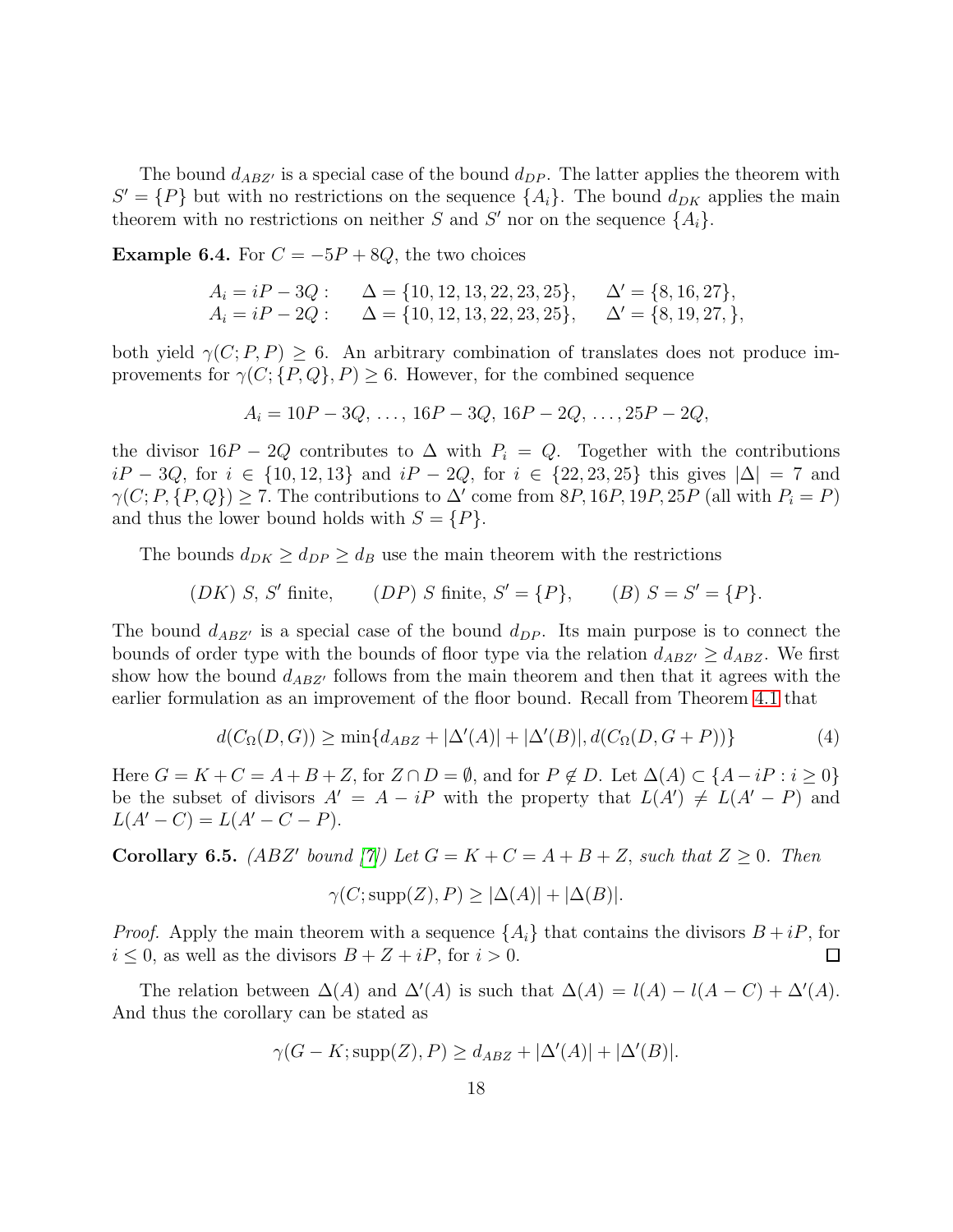Using Lemma [5.2](#page-13-0) we recover the ABZ' bound in the form [\(4\)](#page-17-1).

It is clear from the definitions that  $A \in \Gamma(C; S, S')$  if and only if  $A - C \in \Gamma(-C; S', S)$ , and thus  $\gamma(C; S, S') - \gamma(-C; S', S) = \deg C$ . The duality carries over to lower bounds for  $\gamma(C; S, S')$  and  $\gamma(-C; S', S)$  that are obtained with Theorem [6.1.](#page-15-1)

**Lemma 6.6.** For a given divisor C, and for a sequence of divisors  $\{A_i\}$  as in Theorem [6.1,](#page-15-1) let

$$
\gamma(C; S, S') \ \geq \ |\Delta \cap I'| + |\Delta' \cap I| - |\Delta'|.
$$

Then

$$
\gamma(-C;S',S) \geq |\Delta' \cap I| + |\Delta \cap I'| - |\Delta|.
$$

Moreover, for a long enough sequence such that  $\deg A_0 < \min\{0, \deg C\}$  and  $\deg A_n >$  $\max\{2g-2, 2g-2+\deg C\}$ , the difference between the two lower bounds  $|\Delta| - |\Delta'| = \deg C$ .

*Proof.* To obtain the bound for  $\gamma(-C; S', S)$  we apply the theorem with the sequence  $\{A_i -$ C}. This exchanges  $\Delta$  and  $\Delta'$ , and I and I'. The second claim reduces to the following statement:

$$
|\Delta| - |\Delta'| = |\{i : A_i \in \Gamma_{P_i}\}| - |\{i : A_i - C \in \Gamma_{P_i}\}|
$$
  
=  $(l(A_n) - l(A_0)) - (l(A_n - C) - l(A_0 - C))$   
=  $(l(A_n) - l(A_n - C)) - (l(A_0) - l(A_0 - C)).$ 

For divisors  $A_0$  and  $A_n$  in the give range, the last difference equals deg C.

Note that for an arbitrary sequence  $\{A_i\}$  and for  $C = C^+ - C^-$ , where  $C^+, C^- \geq 0$ , the proof indicates that  $|\Delta| - |\Delta'| \leq \deg C^+ + \deg C^-$ . In general we expect the lower bound for  $\gamma(C; S, S')$  to increase when S and S' are enlarged. On the other hand, for an effective divisor C wihtout base points,  $C \in \Gamma(C; S, S')$  and  $\gamma(C; S, S') = \deg C$ , for all S and S'. For an arbitrary effective divisor  $C$ , we show that Theorem [6.1](#page-15-1) yields the best results when  $S$ contains the base points of C.

**Lemma 6.7.** For a given effective divisor C and set S', and for any sequence  $\{A_i\}$ , the lower bound in Theorem [6.1](#page-15-1) attains its maximum for S equal to the set of base points of C.

*Proof.* Clearly, for any sequence  $\{A_i\}$ , the set S is optimal if it contains  $\{P_i : i \in \Delta'\}$ . For  $i \in \Delta'$ ,  $A_i \notin \Gamma_{P_i}$  and  $A_i - C \in \Gamma_{P_i}$ . The semigroup property of  $\Gamma_{P_i}$  implies that  $C \notin \Gamma_{P_i}$ . For an effective divisor C there is no gain in assuming that  $S$  contain points other than the basepoints of C.  $\Box$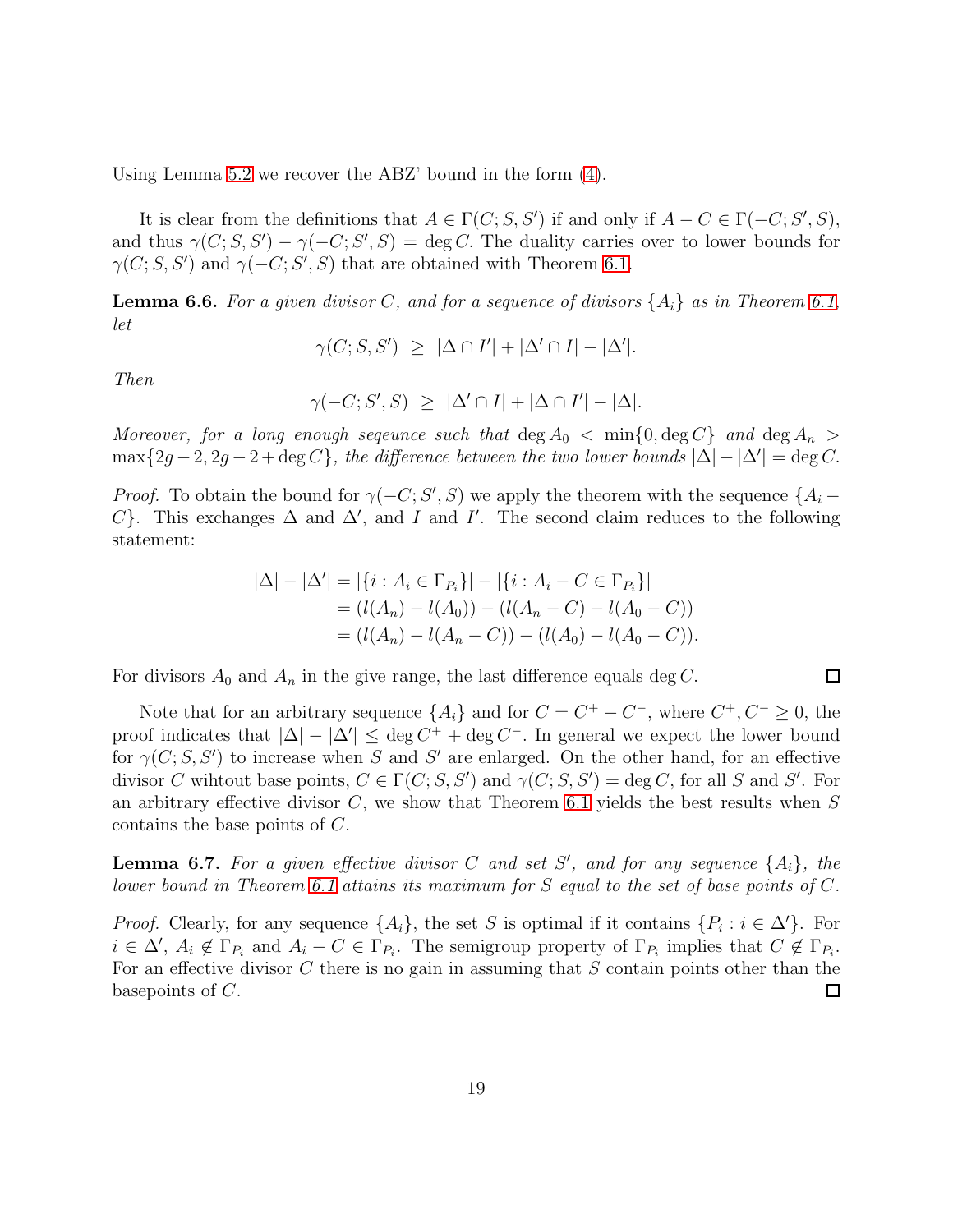## <span id="page-19-1"></span>7 Order bounds in semigroup form

In this section we prove the order bounds  $d_{DK}$ ,  $d_{DP}$ , and  $d_B$  using a combination of Theorem [5.5](#page-14-1) and Theorem [6.1.](#page-15-1) To obtain lower bounds for the minimum distance d of an AG code, we use  $d \geq \gamma(C; S, \emptyset)$  (Lemma [5.2\)](#page-13-0) and estimate  $\gamma(C; S, \emptyset)$ , where C is the designed minimum support of the code and the code is defined with divisor  $D$  disjoint from  $S$ . Theorem [6.1](#page-15-1) gives us a way to obtain lower bounds for  $\gamma(C; S, S')$  but the lower bounds are nontrivial only if  $S' \neq \emptyset$ . This is where we use Theorem [5.5.](#page-14-1) We have

$$
\Gamma(C; S, \emptyset) = \bigcup_{\lambda \in \Lambda'} \Gamma(C + \lambda; S, S'),
$$

where  $\Lambda'$  is the semigroup generated by the points in  $S'$ . Now Theorem [6.1](#page-15-1) can be used to estimate  $\gamma(C + \lambda; S, S')$ , for  $\lambda \in \Lambda'$ .

<span id="page-19-0"></span>**Theorem 7.1.** (The bound  $d_{DK}$  [\[6\]](#page-25-1)) Let C be a divisor and let S be a finite set of rational points. For any finite set S' of rational points,

$$
\gamma(C; S, \emptyset) = \min_{\lambda \in \Lambda'} \gamma(C + \lambda; S, S') \ge \min_{\lambda \in \Lambda'} \gamma_*(C + \lambda; S, S'),
$$

where  $\Lambda'$  is the semigroup generated by the points in S' and  $\gamma_*(C + \lambda; S, S')$  is a lower bound for  $\gamma(C + \lambda; S, S').$ 

It is helpful to interpret the data in the theorem as a directed graph with vertices a collection C of divisors C and edges  $(C, C + Q)$ , for  $C \in \mathcal{C}, Q \in S'$ . If we label the vertex  $C \in \mathcal{C}$  with  $\gamma(C; S, S')$  then  $\gamma(C; S, \emptyset)$  is the minimum of all vertex labels  $\gamma(C'; S, S')$  for  $C' \geq C$ . Among the estimates  $\gamma_B, \gamma_{DP}$  and  $\gamma_{DK}$  for  $\gamma(C + \lambda; S, S')$  obtained with Theorem [6.1,](#page-15-1) only  $\gamma_{DK}$  uses sets S' of size larger than one. For the other two types we use

$$
\Gamma(C + \lambda; S, S') = \bigcap_{Q \in S'} \Gamma(C + \lambda; S, Q)
$$

in combination with estimates for  $\gamma(C + \lambda; S, Q)$ .

<span id="page-19-2"></span>**Corollary 7.2.** (The bounds  $d_B$  [\[2\]](#page-25-0) and  $d_{DP}$  [\[7\]](#page-26-1) in semigroup form)

$$
\gamma(C; S, \emptyset) \ge \min_{\lambda \in \Lambda'} (\max_{Q \in S'} \gamma_*(C + \lambda; S, Q)),
$$

where  $\gamma_*(C + \lambda; S, Q)$  is a lower bound for  $\gamma(C + \lambda; S, Q)$ .

Proof.

$$
\gamma(C + \lambda; S, S') = \max_{Q \in S'} \gamma(C + \lambda; S, Q) \ge \max_{Q \in S'} \gamma_*(C + \lambda; S, Q)
$$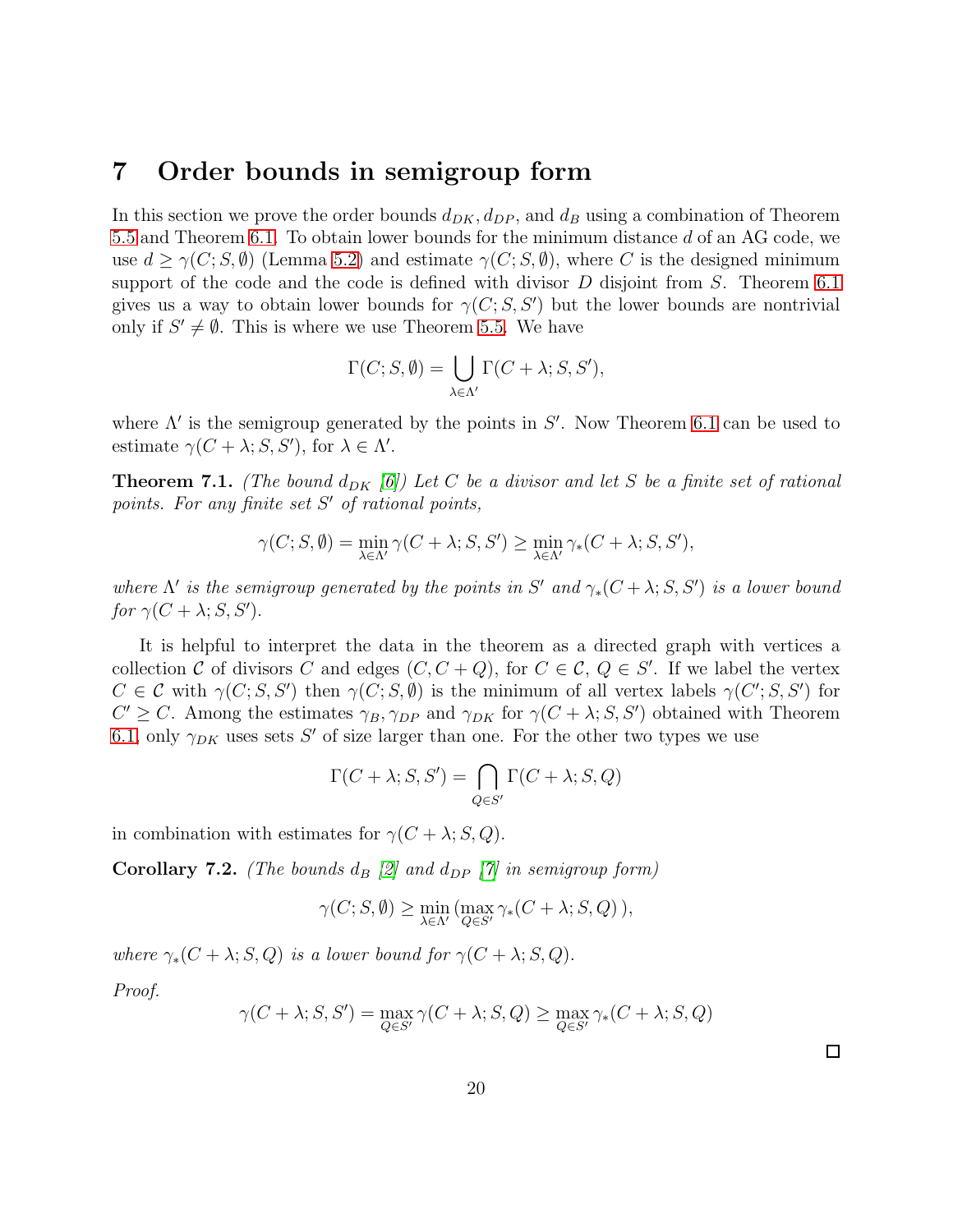For an interpretation of the corollary in graph terms we assign a label  $\gamma(C; S, Q)$  to each edge  $(C, C + Q)$  and then label the vertex C with the maximum of the labels on the outgoing edges  $(C, C + Q)$ , for  $Q \in S'$ . The difference between the bounds  $d_B$  and  $d_{DP}$  is not in Corollary [7.2](#page-19-2) but in the way that each uses Theorem [6.1](#page-15-1) to obtain the lower bounds  $\gamma_*(C + \lambda; S, Q).$ 

**Example 7.3.** For  $C = -5P + 8Q$ , we estimate  $\gamma(C; \{P, Q\}, \emptyset)$  in two different ways. From Example [6.4,](#page-17-2) the labels for the edges  $(C, C + P)$  and  $(C, C + Q)$  are

$$
\gamma_{DP}(-5P + 8Q; \{P, Q\}, P) = \gamma_{DP}(-5P + 8Q; \{P, Q\}, Q) = 6.
$$

The estimates are critical in Corollary [7.2](#page-19-2) which yields  $\gamma(C; \{P, Q\}, \emptyset) \geq 6$ . On the other hand, a direct estimate of the vertex label at C gives

$$
\gamma_{DK}(-5P + 8Q; \{P, Q\}, \{P, Q\})) = 7.
$$

<span id="page-20-0"></span>And Theorem [7.1](#page-19-0) yields  $\gamma(C; \{P, Q\}, \emptyset) \geq 7$ .

### 8 Order bounds in sequence form

The bounds  $d_B$  and  $d_{DP}$  in Corollary [7.2](#page-19-2) use Theorem [5.5](#page-14-1) and differ from their original formulation, which is based on repeated use of Proposition [5.4.](#page-14-0)

$$
\Gamma(C; S, \emptyset) = \Gamma(C; S, Q) \cup \Gamma(C + Q; S, \emptyset).
$$

In this section we compare the different formulations and show that they are in agreement.

<span id="page-20-1"></span>**Proposition 8.1.** (The bounds  $d_B$  [\[2\]](#page-25-0) and  $d_{DP}$  [\[7\]](#page-26-1) in sequence form) Let C be a divisor and let  $S$  be a finite set of rational points. For any subset  $S'$  of rational points, and for a long enough sequence of points  $Q_0, Q_1, \ldots, Q_r \in S'$ ,

$$
\gamma(C; S, \emptyset) \ge \min_{j=0,\dots,r} \gamma_*(C + R_j; S, Q_j).
$$

Here  $R_0 = 0$  and  $R_j = R_{j-1} + Q_{j-1}$ , for  $j > 0$ , and  $\gamma_*(C + R_j; S, Q_j)$  is a lower bound for  $\gamma(C + R_j; S, Q_j).$ 

Proof. With Proposition [5.4,](#page-14-0)

$$
\Gamma(C; S, \emptyset) = \bigcup_{j=0,\dots,r} \Gamma(C + R_j; S, Q_j) \cup \Gamma(C + R_r + Q_r; S, \emptyset).
$$

21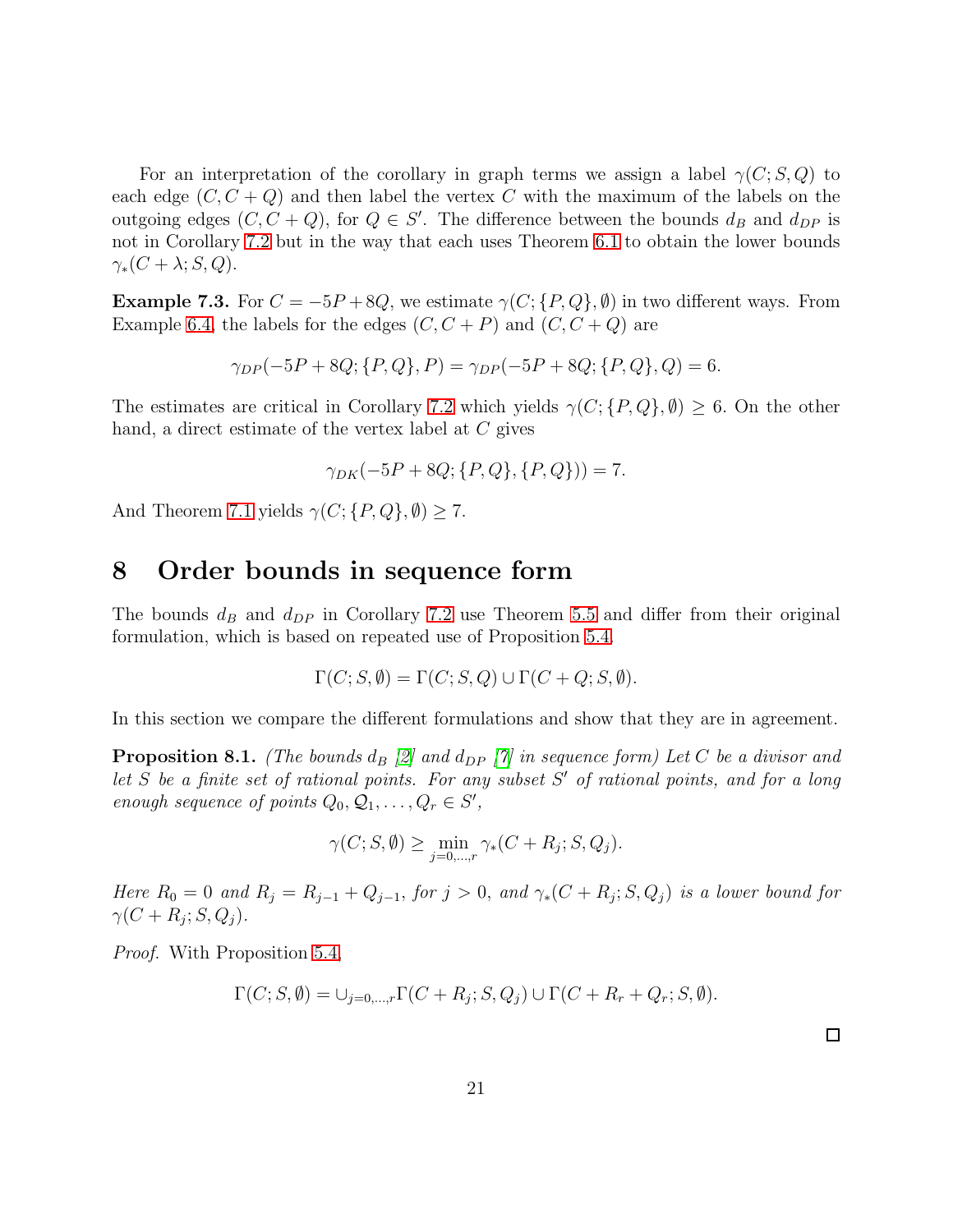As before, Theorem [6.1](#page-15-1) can be used to estimate  $\gamma(C + R_j; S, Q_j)$ , for  $j = 0, 1, \ldots, r$ . Extending the graph interpretation for the bounds  $d_B$  and  $d_{DP}$  given after Corollary [7.2,](#page-19-2) we interpret the label  $\gamma(C + R_j; S, Q_j)$  for the edge  $(C + R_j, C + R_j + Q_j)$  as the flow capacity along the edge. The order bound in sequence form estimates  $\gamma(C; S, \emptyset)$  as the maximum flow capacity of any long enough path  $(C, C + Q_0, C + Q_0 + Q_1, \ldots)$ . The order bound in [\[4\]](#page-25-3) estimates the labels  $\gamma(C + R_j; S, Q_j)$  in the same way as the Beelen bound but assigns a special point  $P \in S'$  and computes the maximum flow along a path  $(C, C + P, C + 2P, ...)$ with  $Q_0 = Q_1 = \cdots = Q_r = P$ .

**Example 8.2.** The code  $C_{\Omega}(D, K + 9P + Q)$ , defined with the Suzuki curve over  $\mathbb{F}_8$ , has designed minimum support  $C = 9P + Q$  and designed minimum distance  $d_{GOP} = 10$ . For D disjoint form  $P$  and  $Q$ , the actual distance of the code is at least 13. To see this using the Beelen bound it is important to choose  $Q_0 = P$  and  $Q_1 = Q_2 = Q$ . The constant choices  $Q_0 = Q_1 = Q_2 = P$  and  $Q_0 = Q_1 = Q_2 = Q$  yield only  $d \ge 11$  and  $d \ge 12$ , respectively.

 $\min \{\gamma_B(9P+Q;P,P), \gamma_B(10P+Q;Q,Q), \gamma_B(10P+2Q;Q,Q)\} = \min \{13, 13, 14\} = 13.$  $\min \{\gamma_B(9P+Q;P,P), \gamma_B(10P+Q;P,P), \gamma_B(11P+Q;P,P)\} = \min \{13, 11, 14\} = 11.$  $\min \{\gamma_B(9P+Q;Q,Q), \gamma_B(9P+2Q;Q,Q), \gamma_B(9P+3Q;Q,Q)\} = \min \{12, 13, 13\} = 12.$ 

In general,  $\Gamma(C+P; S, Q) \subseteq \Gamma(C; S, Q)$  for  $P \neq Q$ , and thus  $\gamma(C+P; S, Q) \geq \gamma(C; S, Q)$ . Therefore, if  $\gamma_*(C + P; S, Q)$  and  $\gamma_*(C; S, Q)$  are lower bounds, then we can assume that  $\gamma_*(C+P; S, Q) \geq \gamma_*(C; S, Q)$ , for otherwise we would replace  $\gamma_*(C+P; S, Q)$  with  $\gamma_*(C; S, Q)$ . With this assumption, the bounds in Corollary [7.2](#page-19-2) and Proposition [8.1](#page-20-1) agree.

<span id="page-21-0"></span>**Proposition 8.3.** Let  $\{\gamma_*(C + \lambda; S, Q) : \lambda \in \Lambda\}, Q \in S'\}$  be a collection of lower bounds for the corresponding set of actual values  $\{\gamma(C + \lambda; S, Q)\}\$  such that the estimates satisfy  $\gamma_*(C + \lambda + P; S, Q) \geq \gamma_*(C + \lambda; S, Q)$  whenever  $P \neq Q$ . Then

$$
\max_{Q_0, Q_1, ..., Q_r \in S'} \left( \min_{j=0,...,r} \gamma_*(C+R_j; S, Q_j) \right) = \min_{\lambda \in \Lambda'} \left( \max_{Q \in S'} \gamma_*(C+\lambda; S, Q) \right).
$$

*Proof.* The two sides of the equality represent lower bounds for  $\gamma(C; S, \emptyset)$  obtained with Proposition [8.1](#page-20-1) and Corollary [7.2,](#page-19-2) respectively. Denote the left side by  $\gamma_{seq}$  and the right sight by  $\gamma_{sgp}$ . Clearly,  $\gamma_{seq} \ge \gamma_{sgp}$  and it suffices to show that  $\gamma_{sgp} \ge \gamma_{seq}$ . Assume that there exists  $\lambda \in \Lambda'$  with  $\max_{Q \in S'} \gamma_*(C + \lambda; S, Q) < \gamma_{seq}$ . Using  $\gamma(C; S, Q) \leq \gamma(C + P; S, Q)$  for  $P \neq Q$ , we see that  $\gamma(C + \lambda'; S, Q) < \gamma_{seq}$  for all  $\lambda_Q \leq \lambda' \leq \lambda$ , where  $\lambda_Q$  is the  $Q$ -component of  $\lambda$ . Every long enough path  $R_0, R_1, R_2, \ldots$  contains some  $R \leq \lambda$  with  $R_Q = \lambda_Q$  for some Q. But then  $\lambda_Q \leq R \leq \lambda$  and  $\gamma(C + R; S, Q) < \gamma_{seq}$ , a contradiction. ப

In Proposition [8.1,](#page-20-1) it is not clear how to choose an optimal sequence  $Q_0, Q_1, \ldots, Q_r$ . It follows from Proposition [8.3](#page-21-0) that, once it has been decided to choose the  $Q_i$  from a finite set S', the choice of an optimal seqeunce can be made in a straightforward way, namely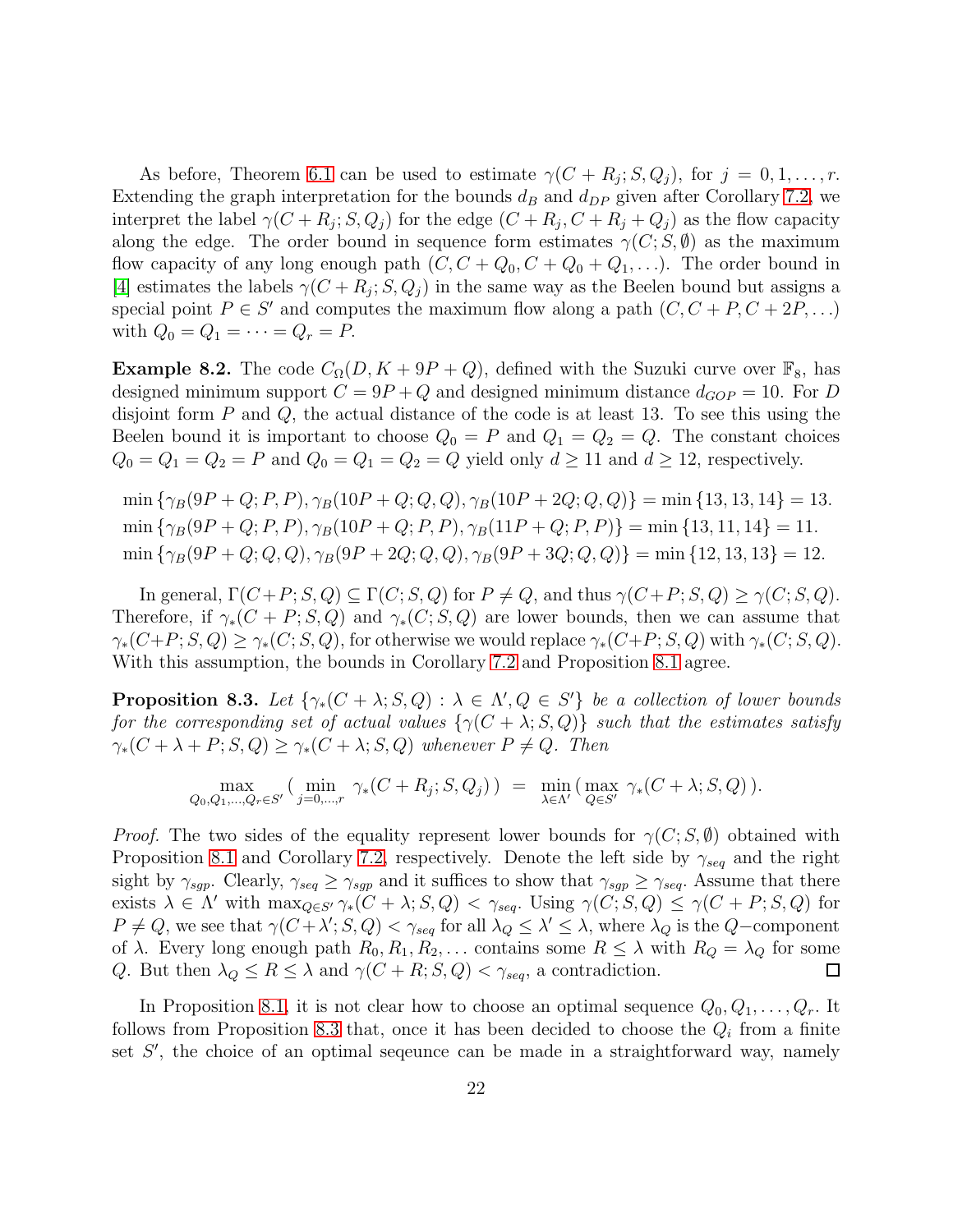|           |          | Suzuki over $\mathbb{F}_8$ |          |                | Suzuki over $\mathbb{F}_{32}$ |          |                |          |          |  |  |
|-----------|----------|----------------------------|----------|----------------|-------------------------------|----------|----------------|----------|----------|--|--|
|           | $d_{LM}$ | $d_{ABZ}$                  | $d_B$    | $d_{DK}$       |                               | $d_{LM}$ | $d_{ABZ}$      | $d_B$    | $d_{DK}$ |  |  |
| $d_{GOP}$ | 228      | 228                        | 228      | 228            | $d_{GOP}$                     | 6352     | 6352           | 6352     | 6352     |  |  |
| $d_{LM}$  | $\theta$ | 29                         | 102      | 108            | $d_{LM}$                      | $\theta$ | 2852           | 4729     | 4757     |  |  |
| $d_{ABZ}$ | $\Omega$ | $\Omega$                   | 94       | 98             | $d_{ABZ}$                     | $\theta$ | $\theta$       | 4683     | 4711     |  |  |
| $d_B$     |          | 3                          | $\theta$ | 15             | $d_B$                         |          |                | 0        | 1565     |  |  |
| $d_{GOP}$ | 4        | 5                          | 6        | 6              | $d_{GOP}$                     | 8        | 21             | 33       | 33       |  |  |
| $d_{LM}$  | $\Omega$ | 1                          | 4        | $\overline{4}$ | $d_{LM}$                      | 0        | 15             | 28       | 28       |  |  |
| $d_{ABZ}$ | 0        | $\theta$                   | 4        | 4              | $d_{ABZ}$                     | $\Omega$ | $\overline{0}$ | 24       | 24       |  |  |
| $d_B$     |          |                            | $\Omega$ | 1              | $d_B$                         |          |                | $\Omega$ | 6        |  |  |

<span id="page-22-1"></span>Table 5: Comparison of bounds for 364 Suzuki codes over  $\mathbb{F}_8$  ( $g = 14$ ) and for 10168 Suzuki codes over  $\mathbb{F}_{32}$  ( $g = 124$ ). Number of improvements of one bound over another (top), and the maximum improvement (bottom).

by following a greedy procedure as follows: For a sequence starting with  $Q_0, Q_1, \ldots, Q_{i-1}$ , choose  $Q_i \in S'$  such that the edge label  $\gamma_*(C + R_i; S, Q_i)$  is maximal among  $\gamma_*(C + R_i; S, Q)$ , for  $Q \in S'$ .

<span id="page-22-2"></span>**Corollary 8.4.** The lower bound in Proposition [8.1](#page-20-1) is optimal for a choice of  $Q_j$ ,  $j =$  $0, 1, \ldots, r$ , such that  $\gamma_*(C + R_j; S, Q_j) = \max_{Q \in S'} \gamma_*(C + R_j; S, Q)$ .

*Proof.* The choice gives a lower bound  $\gamma_{seq,greedy}$  satisfying  $\gamma_{seq} \geq \gamma_{seq,greedy} \geq \gamma_{sgp}$ . In Proposition [8.3](#page-21-0) it was shown that  $\gamma_{seq} = \gamma_{sgp}$  and therefore also  $\gamma_{seq} = \gamma_{seq,greedy}$ .  $\Box$ 

# <span id="page-22-0"></span>9 Computing the lower bounds

We present computational short-cuts that make it feasible to establish the various bounds in the paper for large numbers of codes from a given curve whose geometry is well understood. For two-point codes from Hermitian curves, Suzuki curves and Giulietti-Korchmaros curves, numerical results are available in interactive form at [\[18\]](#page-26-11). The comparison Table [5](#page-22-1) gives a summary of the results for two-point codes on the Suzuki curves over  $\mathbb{F}_8$  and  $\mathbb{F}_{32}$ . The Suzuki curve over  $\mathbb{F}_8$  has genus  $g = 14$ . For a given degree there are  $m = 13$  two-point codes. For a designed distance in the range  $0, 1, \ldots, 2g - 1 = 27$  there are  $2g \cdot m = 364$ two-point codes. For the Suzuki curve over  $\mathbb{F}_{32}$  the numbers are  $g = 124$  and  $m = 41$  for a total of  $2g \cdot m = 10168$  two-point codes.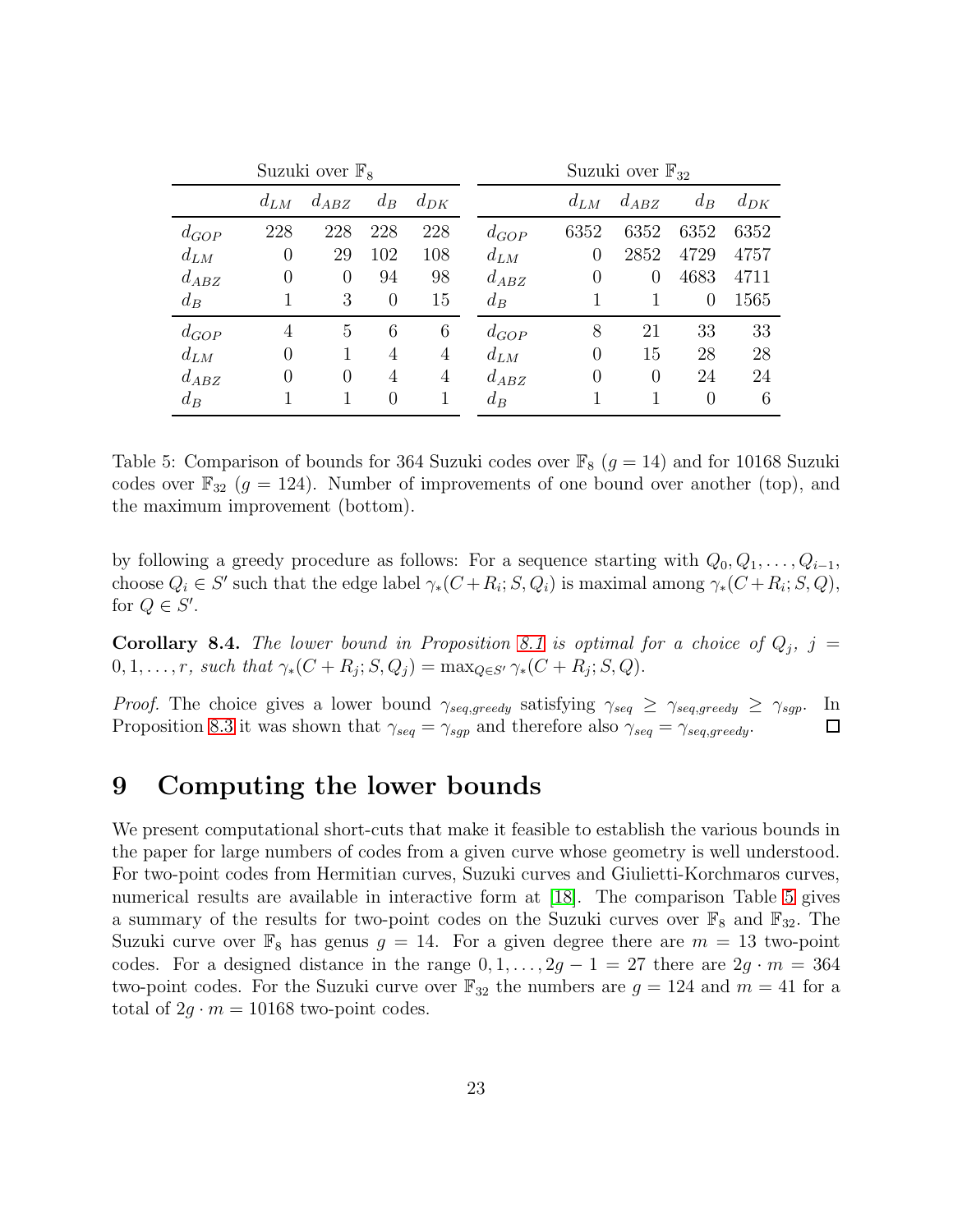#### 9.1 Floor bounds

If a floor bound is to be used for a code with designed minimum support  $C$  a choice of auxiliary divisors is needed, such as the divisors  $A$  and  $B$  in the  $ABZ$  bounds. In the generic case it is not clear how to choose divisors that produce the best bound. A natural approach is to choose C with support in a small set of points and to choose A and B among all divisors with support in those points. Important special cases are one-point codes with  $A, B$ and C supported in a point  $P$ , and two-point codes with  $A, B$  and C supported in points P and Q. In general let C belong to a family of divisors  $\mathcal C$  and A to a family of divisors A. For the efficient optimization we use that  $A$  has a natural partial ordering such that  $A' \leq A$  if  $A - A'$  is effective. For each of the bounds  $d_{ABZ}$ ,  $d_{GST}$ , and  $d_{LM}$ , we first build a table with the dimension  $l(A)$  of the Riemann-Roch space  $L(A)$ , for all  $A \in \mathcal{A}$ . When  $\mathcal{A}$ consists of divisors supported in a point P or in points  $\{P, Q\}$  this essentially asks for the Weierstrass nongaps, either for one-point divisors or more generally for two-point divisors. For Hermitian and Suzuki curves, two-point nongaps are known in closed form [\[22\]](#page-27-7), [\[3\]](#page-25-4), [\[8\]](#page-26-12). Parsing though all two-point divisors in increasing degree order we update  $l(A)$  knowing  $l(A-P)$  and whether there is a P-gap at A. For the bounds  $d_{GST}$  and  $d_{LM}$  we also store the floor |A| for each  $A \in \mathcal{A}$ . For a given divisor C, the bounds can then be computed as follows.

The bound  $d_{ABZ}$  (Theorem [2.4\)](#page-5-0): For given C, compute  $f(A) = l(A) - l(A - C)$  for all  $A \in \mathcal{A}$  in increasing order. For each A keep track of the quantity  $F(A) = \max_{A' \leq A} f(A')$ and update  $d_{ABZ}$  with the greater of  $d_{ABZ}$  and  $\deg C + F(A) - f(A)$ .

The bound  $d_{GST}$  (Corollary [2.6,](#page-6-2) Theorem [2.9\)](#page-8-1): For given C, compute  $f(A) = l(A)$  $l(A-C)$  for all  $A \in \mathcal{A}$  in increasing order. For each A update  $d_{GST}$  with the greater of  $d_{GST}$ and deg  $C + f(|A|) - f(A)$ .

The bound  $d_{LM}$  (Corollary [2.5\)](#page-6-3): For given C, compute  $f(A) = l(A) - l(A - C)$ for all  $A \in \mathcal{A}$  in increasing order. For each A and for all  $|A| \leq A' \leq A$  such that  $f(A') - f(A) = \deg A - \deg A'$  update  $d_{LM}$  with the greater of  $d_{LM}$  and  $\deg C + f(A') - f(A)$ .

Pairs  $[A] \leq A' \leq A$  such that  $f(A') - f(A) = \deg A - \deg A'$  satisfy  $L(A) = L(A')$ and  $L(K+C-A) = L(K+C-A')$ . When A, A' are chosen from a two-point family  $A = \{mP + nQ\}$  the search over such pairs can be optimized as follows. As part of the precompution we build a type of one dimensional ceiling divisor, that is a function  $cl(A)$ returning the maximum a for which  $l(A) = l(A + aP)$ . For each non-negative b with  $l(K +$  $C - A + bQ = l(K + C - A)$  we read off a cooresponding  $a = cl(K + C - A + bQ)$  and then update  $d_{LM}$  with the greater of  $d_{LM}$  and  $\min\{a, fl_P\}+\min\{b, fl_Q\}$  where  $fl_P = (A - \lfloor A \rfloor)_P$ and  $fl_Q = (A - \lfloor A \rfloor)_Q$ .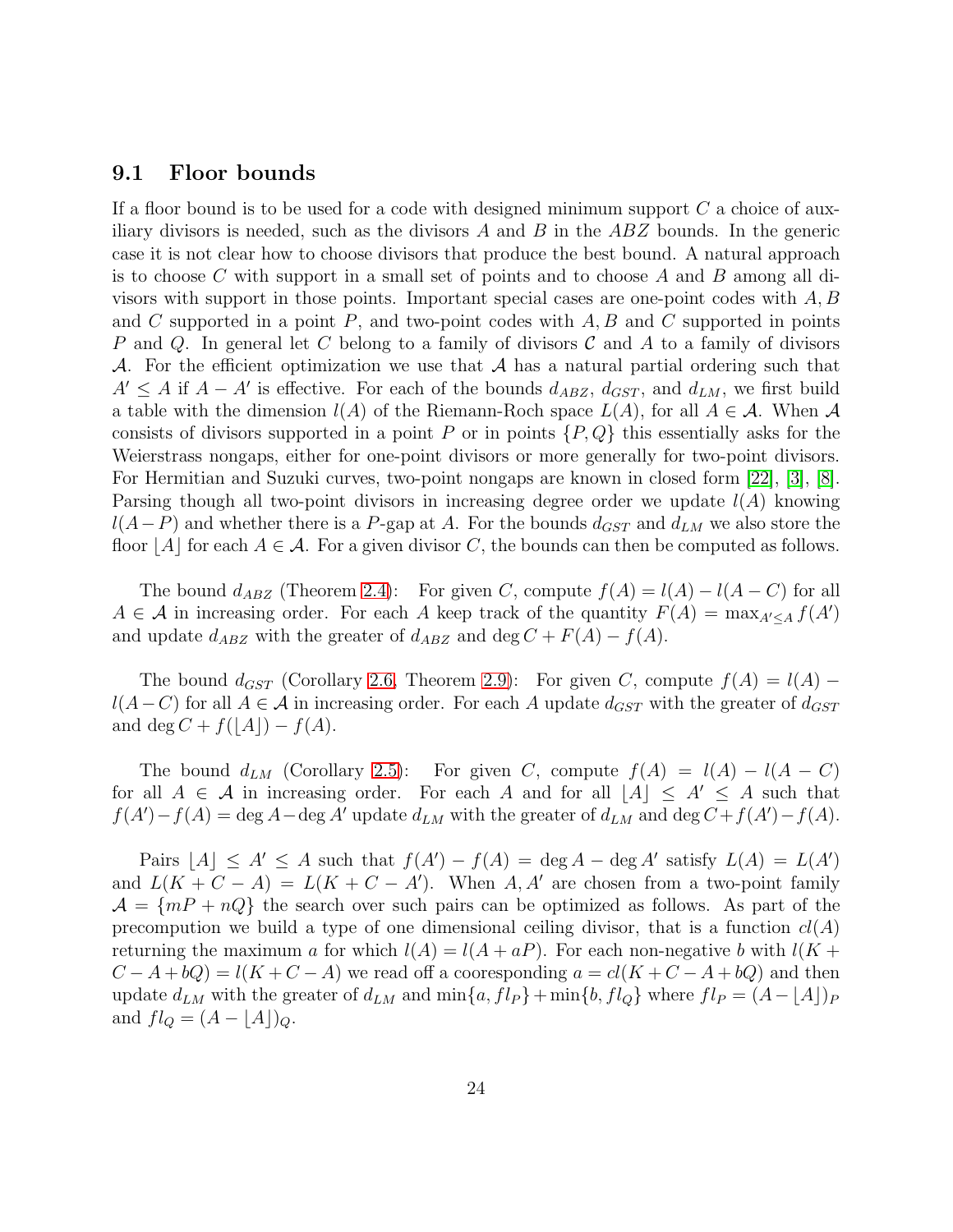#### 9.2 Order bounds

Order bounds for estimating the minimum distance of a given code have two steps. For a code with designed minimum support  $C$  and divisor  $D$  disjoint from  $S$ , the minimum distance is at least  $\gamma(C; S, \emptyset)$ . First the main theorem (Theorem [6.1\)](#page-15-1) is used to obtain lower bounds for  $\gamma(C + \lambda; S, S')$ , for effective divisors  $\lambda$  with support in S'. Then Theorem [5.5](#page-14-1) combines the lower bounds into a lower bound for  $\gamma(C; S, \emptyset)$ . By the nature of the order bound, the estimates in the first step can be used to obtain lower bounds for subcodes of the given code. When computing order bounds we therefore fix a partially ordered family  $\mathcal C$ of divisors C and simultaneously estimate the distance for all divisors  $C \in \mathcal{C}$ . In practice we have used families of two-point divisors of absolute degree  $|\deg C| \leq 2g - 1$ .

Order bound  $d_{DK}$  (Theorem [7.1\)](#page-19-0): For each  $C \in \mathcal{C}$ , in decreasing order, compute  $\gamma_{DK}(C; S, S')$ , and let  $d_{DK}(C)$  be the smaller of  $\min_{Q \in S'} d_{DK}(C + Q)$  and  $\gamma_{DK}(C; S, S')$ .

Order bounds  $d_{DP}$ ,  $d_B$  (Corollary [7.2,](#page-19-2) Proposition [8.1\)](#page-20-1): For each  $C \in \mathcal{C}$ , in decreasing order, compute  $\gamma_*(C; S, Q)$ , for  $Q \in S'$ , and let  $d_*(C) = \max_{Q \in S'} \{\min(d_*(C+Q), \gamma_*(C; S, Q))\}.$ 

To estimate  $\gamma(C; S, S')$  (or  $\gamma(C; S, Q)$ ) for a fixed C using Theorem [6.1,](#page-15-1) we need to choose a sequence of divisors  $A_i$ . It is not clear in general how to choose a sequence that produces the best bound. We choose the sequence  $A_i$  inside a given family  $A$  and represent the divisors in A as a directed grid graph where the divisors  $A_i$  are the vertices and edges  $(A_{i-1}, A_i)$ correspond to pairs  $A_i = A_{i-1} + P_i$ , with  $P_i$  a rational point. On such a graph we label the edges with 0 or 1 according to whether the estimate in Theorem [6.1](#page-15-1) increases when we follow the particular edge. Using a graph path maximizing algorithm we can find the best bound for  $\gamma(C; S, S')$  as a path with the most ones in one run through the graph. When the family A is the family of all two-point divisors  $\{m + nQ\}$ , the graph is a rectangular grid. In that case, the bound  $d_{DK}$  optimizes over all paths in the grid. The bound  $d_{DP}$  optimizes over all paths but only considers labels in one direction (say the P direction), ignoring the possible gains along edges in the other direction (the  $Q$  direction). Finally the bound  $d_B$  selects an optimal straight path in the grid.

To keep track of the estimates in the order bound we use a directed grid graph with vertices  $C \in \mathcal{C}$ , as in Sections [7](#page-19-1) and [8.](#page-20-0) For each vertex  $C \in \mathcal{C}$  we consider the graph with vertices  $A \in \mathcal{A}$  and edges labeled with 0 or 1 as described above. A path maximizing algorithm for the graph on A yields either  $\gamma(C; S, S')$  (for order bounds in semigroup form) or  $\gamma(C; S, Q)$  (for order bounds in sequence form). For order bounds in semigroup form, we label the vertex  $C \in \mathcal{C}$  with  $\gamma(C; S, S')$  and compute  $\gamma(C; S, \emptyset)$  as the minimum of all labels  $\gamma(C';S,S')$  for  $C' \geq C$  (Theorem [7.1\)](#page-19-0). For order bounds in sequence form, we label the edge  $(C, C+Q)$  with  $\gamma(C; S, Q)$ . If we interpret the label as the flow capacity along the edge then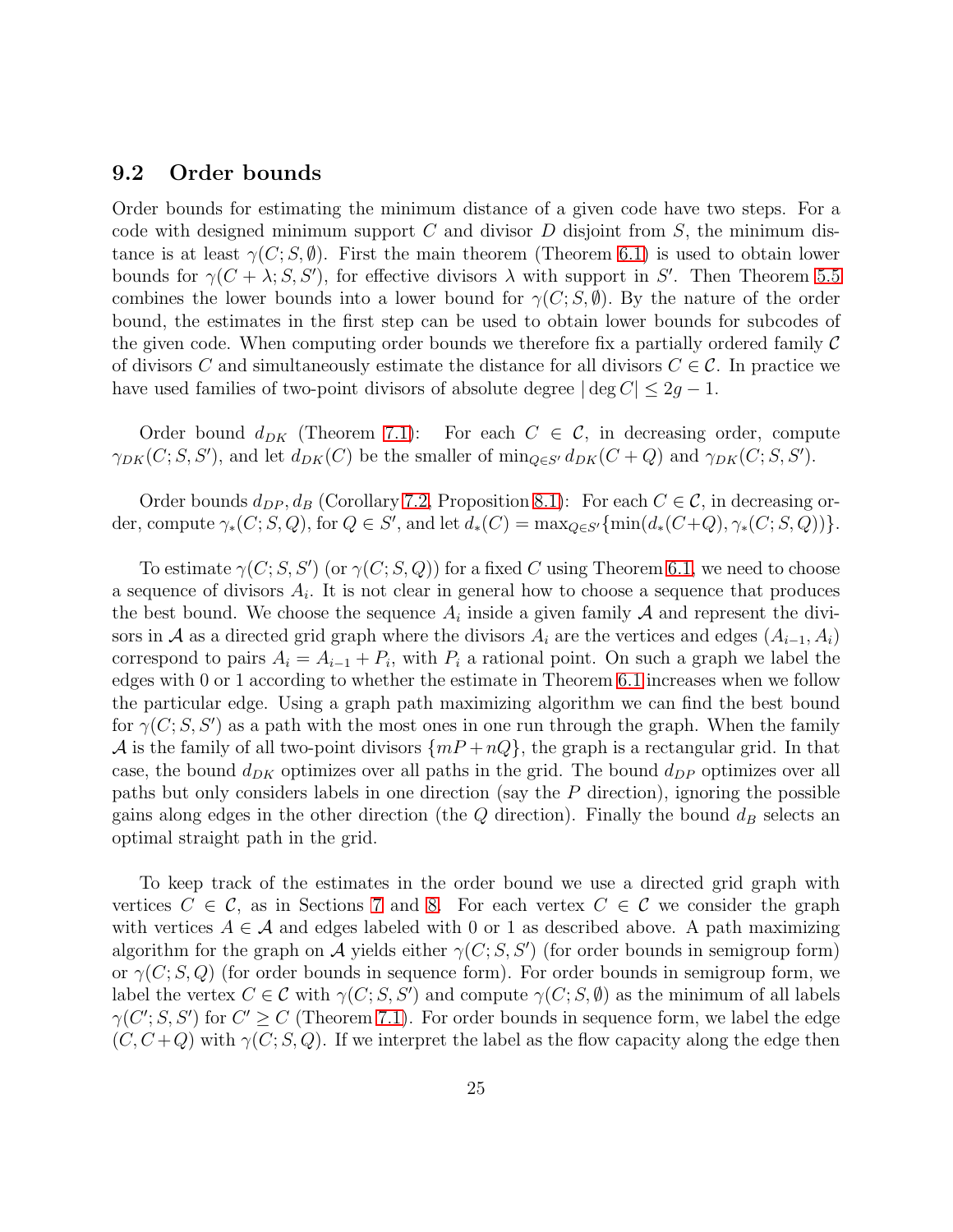$\gamma(C; S, \emptyset)$  is the maximum flow capacity of any long enough path  $(C, C+Q_0, C+Q_0+Q_1, ...)$ in the graph (Proposition [8.1\)](#page-20-1). For the order bound in sequence form we may label the vertices  $C \in \mathcal{C}$  with the maximum of the labels on the outgoing edges and then apply vertex minimization. By Proposition [8.3](#page-21-0) this results in the same bound. Also, the labeling of the edges in the graph is such that a path of maximum flow can be found efficiently in a greedy way: At every vertex C continue the path along an edge  $(C, C + Q)$  of maximum flow capacity. By Corollary [8.4](#page-22-2) this results again in the same bound.

#### 9.3 Examples

Table [6](#page-28-0) gives a selection of two-point codes and their bounds for the Suzuki curve over  $\mathbb{F}_8$ . Codes are included to illustrate differences between bounds and to compare with known results. To select optimal codes we recommend using the tables [\[18\]](#page-26-11). The top part of the table lists all codes with  $d_{GST} > d_{LM}$  and extends Table 1 in [\[13\]](#page-26-0) (the entries with footnote 1). The middle part lists the remaining codes with  $d_{GST2} > d_{LM}$  and extends Table 2 in [\[13\]](#page-26-0) (the entries with footnote 2). The bound d refers to examples in [\[13,](#page-26-0) Table 3]. Columns  $A$ and B list divisors that optimize  $d_{ABZ+}$ . A footnote + indicates that the choice is optimal for  $d_{ABZ+}$  but not for  $d_{ABZ}$ . A footnote f indicates that the choice is optimal for  $d_{ABZ}$ after A and B are replaced with their floors  $|A|$  and  $|B|$ , respectively. All other choices simultanously optimize  $d_{ABZ}$  and  $d_{ABZ+}$ .

## References

- [1] Henning E. Andersen and Olav Geil. Evaluation codes from order domain theory. Finite Fields Appl., 14(1):92–123, 2008.
- <span id="page-25-0"></span>[2] Peter Beelen. The order bound for general algebraic geometric codes. Finite Fields Appl., 13(3):665–680, 2007.
- <span id="page-25-4"></span>[3] Peter Beelen and Nesrin Tutaş. A generalization of the Weierstrass semigroup. J. Pure Appl. Algebra, 207(2):243–260, 2006.
- <span id="page-25-3"></span>[4] Cícero Carvalho, Carlos Munuera, Ercilio da Silva, and Fernando Torres. Near orders and codes. IEEE Trans. Inform. Theory, 53(5):1919–1924, 2007.
- <span id="page-25-2"></span>[5] Cícero Carvalho and Fernando Torres. On Goppa codes and Weierstrass gaps at several points. Des. Codes Cryptogr., 35(2):211–225, 2005.
- <span id="page-25-1"></span>[6] Iwan Duursma and Radoslav Kirov. An extension of the order bound for ag codes. In Applied algebra, algebraic algorithms and error-correcting codes, volume 5527 of Lecture Notes in Comput. Sci., pages 11–22. Springer, Berlin, 2009.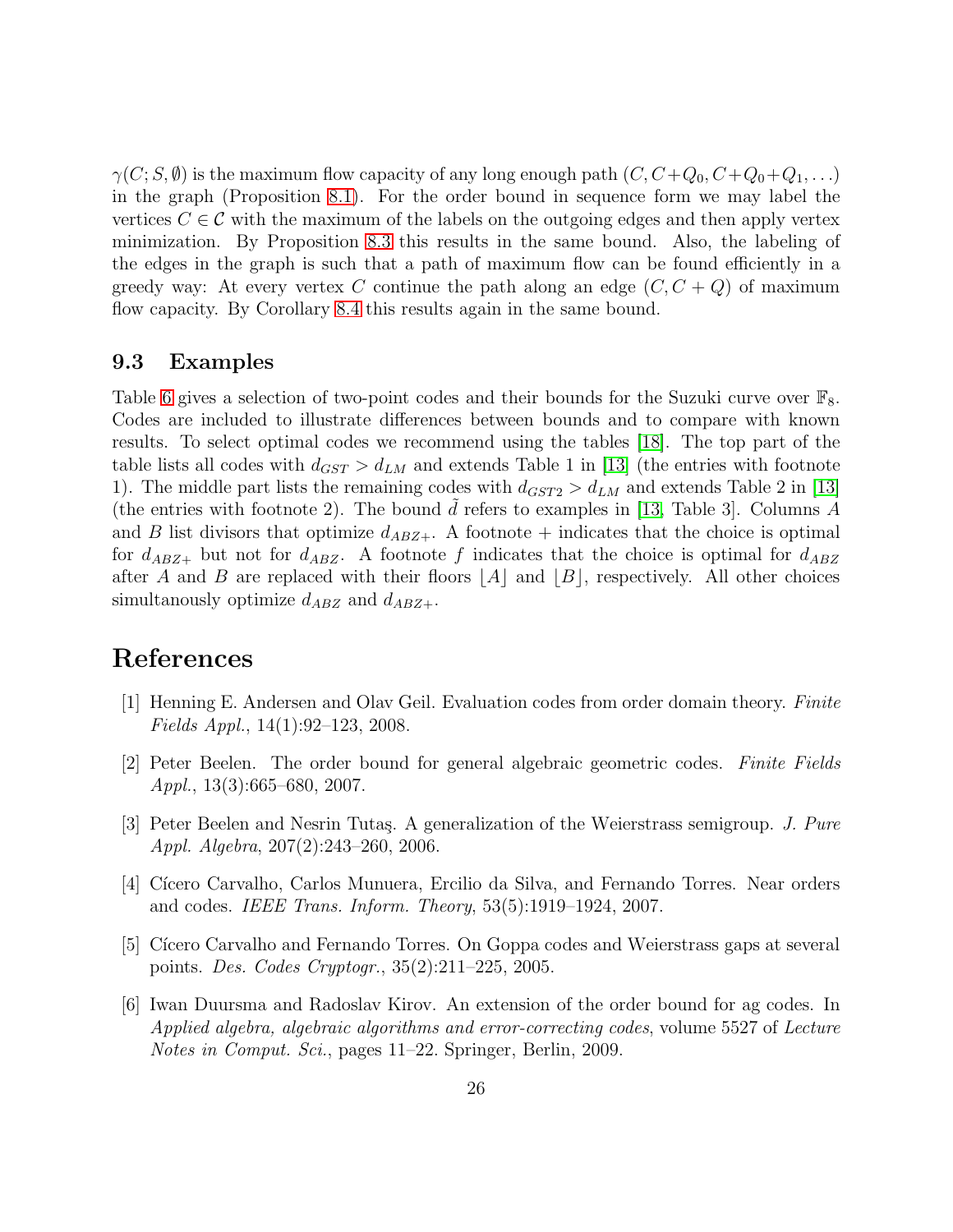- <span id="page-26-12"></span><span id="page-26-1"></span>[7] Iwan Duursma and Seungkook Park. Coset bounds for algebraic geometric codes, doi:10.1016/j.ffa.2009.11.006. Finite Fields Appl.
- <span id="page-26-7"></span>[8] Iwan Duursma and Seungkook Park. Coset bounds for algebraic geometric codes, extended version. [arXiv:0810.2789,](http://arxiv.org/abs/0810.2789) 2008.
- <span id="page-26-6"></span>[9] Iwan M. Duursma. Majority coset decoding. IEEE Trans. Inform. Theory, 39(3):1067– 1070, 1993.
- <span id="page-26-10"></span>[10] Gui Liang Feng and T. R. N. Rao. Decoding algebraic-geometric codes up to the designed minimum distance. IEEE Trans. Inform. Theory, 39(1):37–45, 1993.
- <span id="page-26-4"></span>[11] Arnaldo García, Seon Jeong Kim, and Robert F. Lax. Consecutive Weierstrass gaps and minimum distance of Goppa codes. J. Pure Appl. Algebra, 84(2):199–207, 1993.
- [12] Arnaldo García and R. F. Lax. Goppa codes and Weierstrass gaps. In Coding theory and algebraic geometry (Luminy, 1991), volume 1518 of Lecture Notes in Math., pages 33–42. Springer, Berlin, 1992.
- <span id="page-26-0"></span>[13] Cam Güneri, Henning Sitchtenoth, and Ishan Taskin. Further improvements on the designed minimum distance of algebraic geometry codes. J. Pure Appl. Algebra,  $213(1):87-$ 97, 2009.
- <span id="page-26-8"></span>[14] Tom Høholdt, Jacobus H. van Lint, and Ruud Pellikaan. Algebraic geometry of codes. In Handbook of coding theory, Vol. I, II, pages 871–961. North-Holland, Amsterdam, 1998.
- <span id="page-26-2"></span>[15] Masaaki Homma and Seon Jeong Kim. Goppa codes with Weierstrass pairs. J. Pure Appl. Algebra, 162(2-3):273–290, 2001.
- <span id="page-26-9"></span>[16] Masaaki Homma and Seon Jeong Kim. The complete determination of the minimum distance of two-point codes on a Hermitian curve. Des. Codes Cryptogr.,  $40(1)$ :5–24, 2006.
- <span id="page-26-5"></span>[17] Christoph Kirfel and Ruud Pellikaan. The minimum distance of codes in an array coming from telescopic semigroups. IEEE Trans. Inform. Theory,  $41(6, part 1)$ :1720– 1732, 1995. Special issue on algebraic geometry codes.
- <span id="page-26-11"></span><span id="page-26-3"></span>[18] Radoslav Kirov. Parameters on algebraic geometric codes, <http://agtables.appspot.com>.
- [19] Benjamin Lundell and Jason McCullough. A generalized floor bound for the minimum distance of geometric Goppa codes. J. Pure Appl. Algebra, 207(1):155–164, 2006.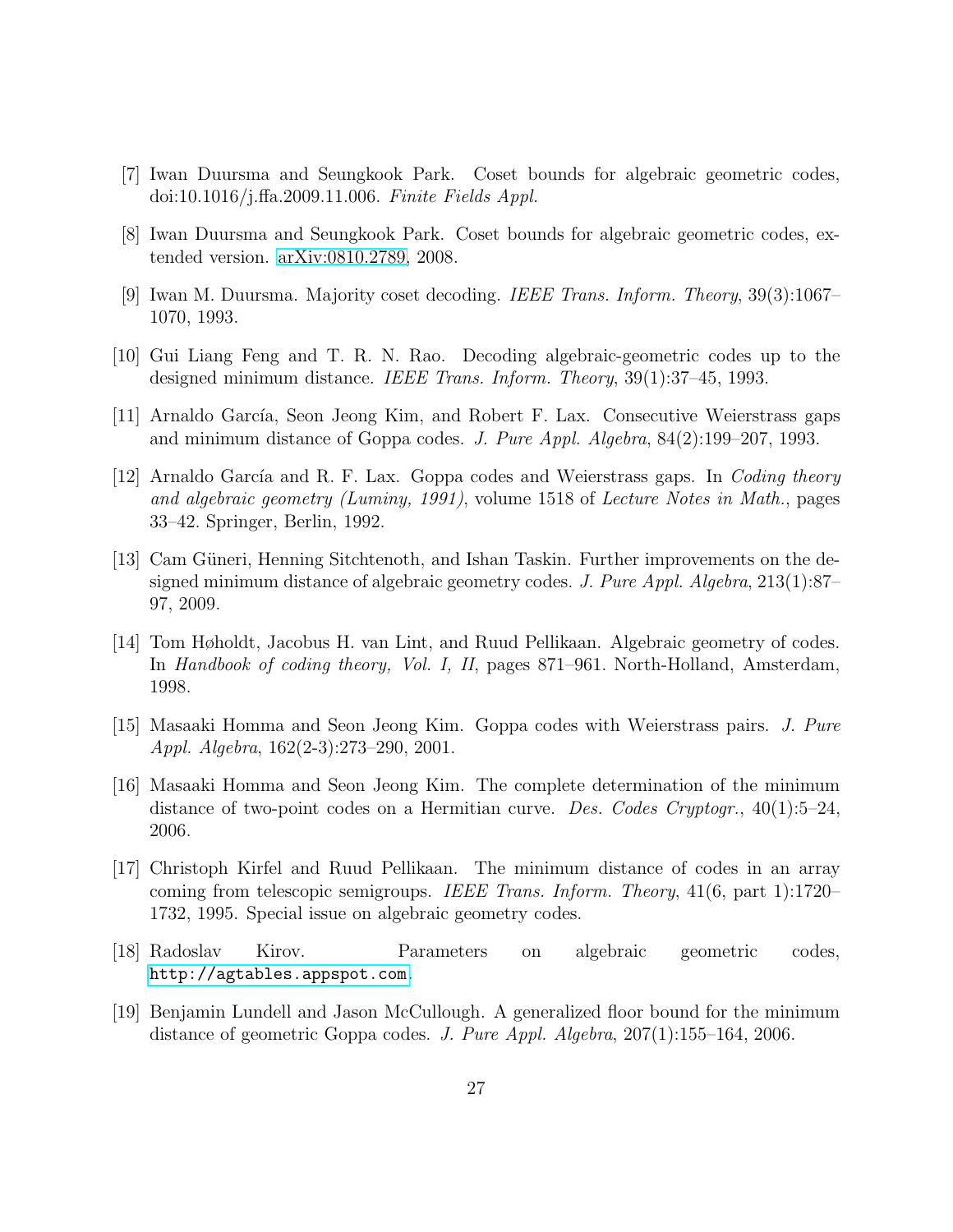- <span id="page-27-2"></span><span id="page-27-0"></span>[20] Hiren Maharaj and Gretchen L. Matthews. On the floor and the ceiling of a divisor. Finite Fields Appl., 12(1):38–55, 2006.
- [21] Hiren Maharaj, Gretchen L. Matthews, and Gottlieb Pirsic. Riemann-Roch spaces of the Hermitian function field with applications to algebraic geometry codes and lowdiscrepancy sequences. J. Pure Appl. Algebra, 195(3):261–280, 2005.
- <span id="page-27-7"></span><span id="page-27-1"></span>[22] Gretchen L. Matthews. Weierstrass pairs and minimum distance of Goppa codes. Des. Codes Cryptogr., 22(2):107–121, 2001.
- <span id="page-27-5"></span>[23] Rick Miranda. Algebraic curves and Riemann surfaces, volume 5 of Graduate Studies in Mathematics. American Mathematical Society, Providence, RI, 1995.
- <span id="page-27-6"></span>[24] Seungkook Park. Minimum distance of hermitian two-point codes. Des. Codes Cryptogr., To appear.
- [25] Michael Tsfasman, Serge Vlădut, and Dmitry Nogin. Algebraic geometric codes: basic notions, volume 139 of *Mathematical Surveys and Monographs*. American Mathematical Society, Providence, RI, 2007.
- <span id="page-27-4"></span><span id="page-27-3"></span>[26] Jacobus H. van Lint and Richard M. Wilson. On the minimum distance of cyclic codes. IEEE Trans. Inform. Theory, 32(1):23–40, 1986.
- [27] Kyeongcheol Yang and P. Vijay Kumar. On the true minimum distance of Hermitian codes. In Coding theory and algebraic geometry (Luminy, 1991), volume 1518 of Lecture Notes in Math., pages 99–107. Springer, Berlin, 1992.